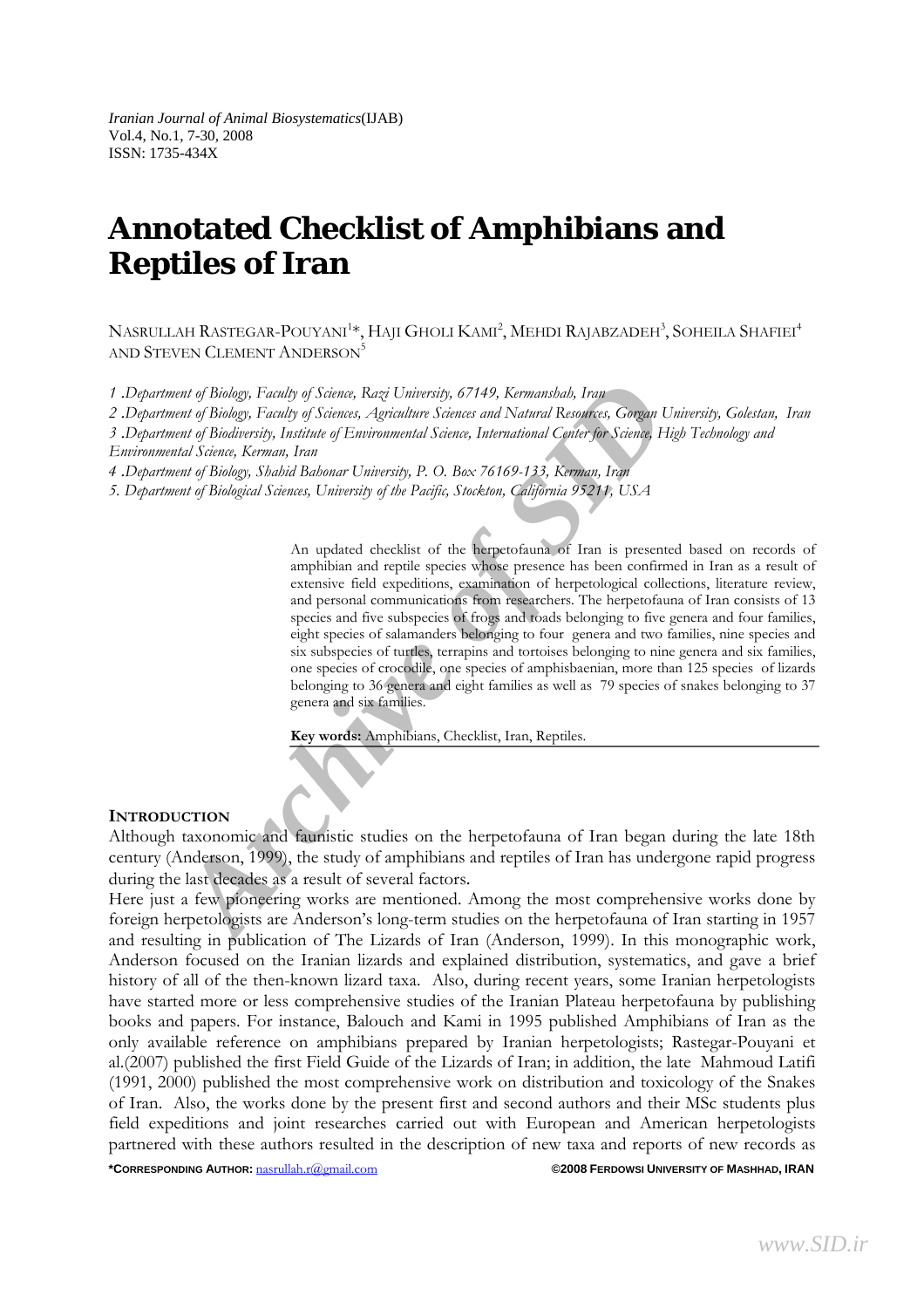well as taxonomic changes in the amphibians and reptiles of Iran. In the preparation of the checklist of turtles, our major reference has been Chelonians of the World (Fritz and Havas, 2007) and personal communication with Fritz. A complete and up-to-date checklist of the herpetofauna of Iran should ideally include voucher specimens of all the reported taxa.

Because Spalerosophis diadema subspecies as well as subspecies of Platyceps rhodorachis have been reported from the same localities in Iran, serious questions about their validity remain. Concerning *Spalerosophis diadema*, Khan (pers comun, 2006) has raised the subspecies extending into Pakistan (*Spalerosophis diadema schiraziana*) to a full species. *P. r. rhodorhachis* and *P. r. ladacensis* are mostly regarded today as two color morphs. Taxonomic studies of *Spalerosophis diadema* subspecies and subspecies of *Platyceps rhodorachis* in Iran are in first stages and traditional classification of these taxa is adopted here.

In the present paper, only species whose presence has been confirmed in Iranian territory via extensive field expeditions, examination of collections, literature review, as well as through personal communications with regional herpetologists are listed .

The classification adopted here is mostly conservative, though in some cases new, and to some extent, controversial names have been used. We call attention to nomenclatural controversies through footnotes and by including supporting papers in the bibliography.

#### **CHECKLIST**

## **FROGS AND TOADS**<sup>1</sup>

<sup>1</sup> Frost, et al. (2006) have completely revised the phylogenetic nomenclature of amphibians based on molecular studies. Common usage of their generic names has not been established and there is much ongoing controversy over their usage, as application of their names separates many common and widely researched species from the literature. As an aid to introducing the reader to this new taxonomy, we retain the conventional generic names, but utilize the generic names of Frost, et al. as subgeneric names in parentheses.

# *Archive Compare (Compare Similar Compare Similar 1800)*<br> *Archive stratute feviciv, as well as field expeditions, examination of collections, literature feviciv, as well as<br>
idiciation solving on a here is mostly conserva* **I. Family Pelobatidae Genus Pelobates Wagler, 1830** *Pelobates syriacus* Boettger, 1889 **II. Family Bufonidae Gray, 1825 Genus Bufo Laurenti, 1768** *Bufo* (*Bufo*) *eichwaldi* Litvinchuk, Borkin, Skorinov, and Rosanov, 2008 *Bufo kavirensis* Andren & Nilson, 1979 *Bufo* s. l. (*"stomaticus* Group") *Bufo olivaceus* Blanford, 1874 *Bufo stomaticus* Lutkin, 1862 *Bufo* (*Pseudepidalea*) *surda surda* (Boulenger, 1891) *Bufo* (*Pseudepidalea*) *surda annulata* (J. J. Schmidtler and J. F. Schmidtler, 1969) *Bufo* (*Pseudepidalea*) *luristanica* (K. Schmidt, 1952)<sup>2</sup>

2 Considered a subspecies of *B. surdus* by some authors.

*Bufo* (*Pseudepidalea*) *oblonga* (Nikolsky, 1896)

*Bufo* (*Pseudepidalea*) *viridis viridis* (Laurenti, 1768)

*Bufo* (*Pseudepidalea*) *viridis kermanensis* (Eislt and J. F. Schmidtler, 1971)

*Bufo* (*Pseudepidalea*) *viridis turanensis* Hemmer, Schmidtler & Bohme, 1978

*Bufo* (*Pseudepidalea*) *viridis* ssp.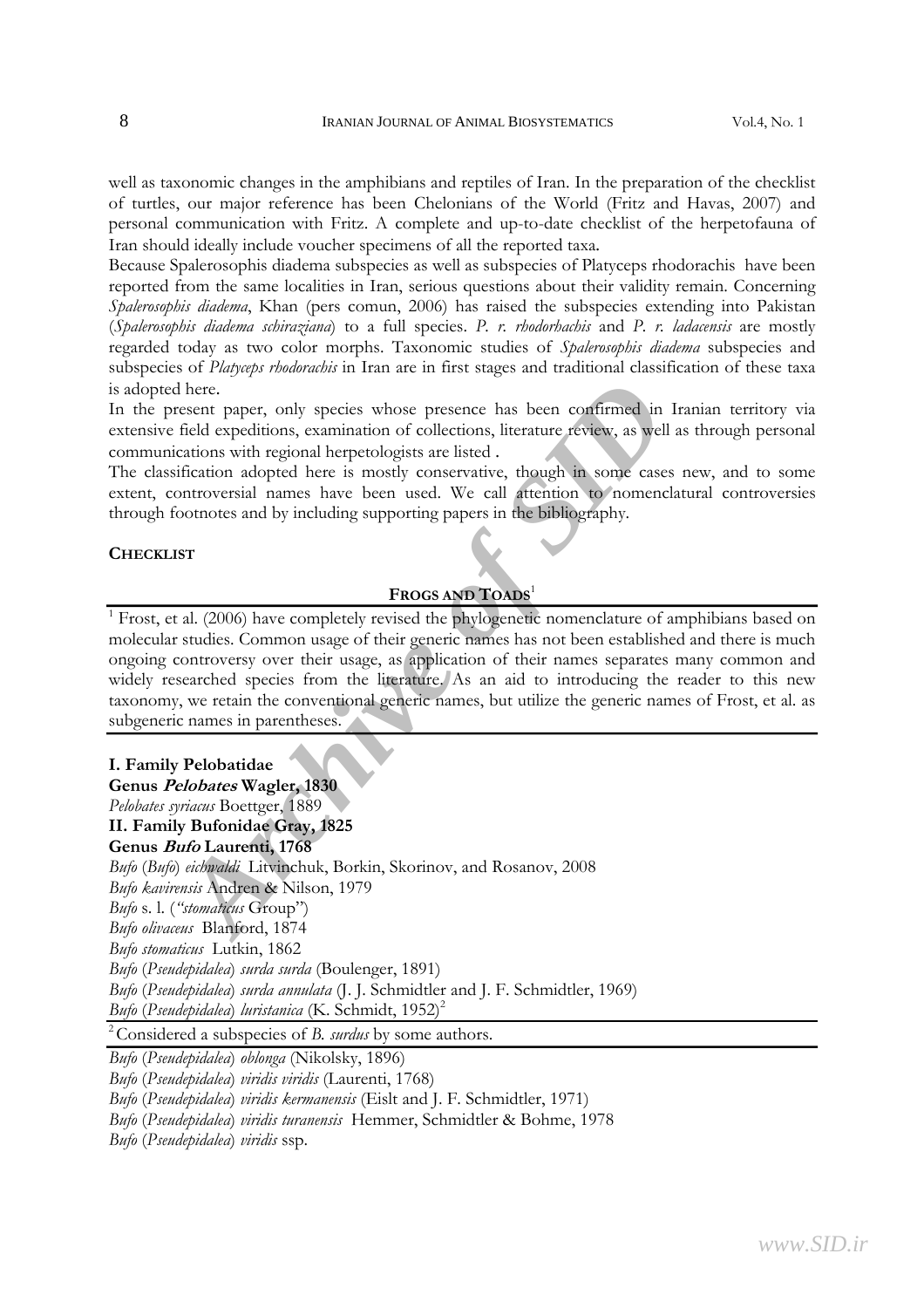**III. Family Hylidae Genus Hyla Laurenti, 1768**  *Hyla savignyi* Audouin, 1812

## **IV. Family Ranidae Genus Euphlyctis Fitzinger, 1843**<sup>3</sup>

<sup>3</sup> Frost, et al. (2006) place the genus *Euphlyctis* in the family Dicroglossidae Anderson, 1871.

*Euphlyctis cyanophlyctis* (Schneider, 1799)

#### **Genus Rana Linnaeus, 1758**

*Archive Simaling Since Content of Since Archive Schmidtler, 1971*<br> *ALAMANDERS AND NEWTS*<br> **ALAMANDERS AND NEWTS**<br> **APPRoduce of SIDRICAL SCIENCE SECTION AND SURVER CONTINUES**<br> *Archive of Symmetrics* (Eiselt& Steiner, 19 *Rana camerani* Boulenger, 1886 *Rana macrocnemis pseudodalmatina* Eiselt & Schmidtler, 1971 *Rana* (*Pelophylax*) *ridibunda ridibunda* Pallas 1771

## **SALAMANDERS AND NEWTS**

#### **I. Family Hynobiidae Genus Paradactylodon Risch, 1984**

*Paradactylodon gorganensis* (Clergue-Gazeau&Thorn, 1978) *Paradactylodon persicus* (Eiselt& Steiner, 1970)

#### **II. Family Salamandridae Gray, 1825**

**Genus Triturus Rafinesque, 1815** 

*Triturus karelini* (Strauch, 1870)

## **Genus Neurergus Cope, 1862**

*Neurergus crocatus* Cope, 1862 *Neurergus kaiseri* K.Schmidt, 1952 *Neurergus microspilotus* (Nesterov, 1916)

## **Genus Salamandra Laurenti, 1768**

*Salamandra infraimaculata semenovi* Nesterov, 1916

**TURTLES AND TORTOISES**

## **I. Family Cheloniidae**

**Genus Caretta Rafinesque, 1814**  *Caretta caretta* (Linnaeus, 1758)

**Genus Chelonia Brongniart, 1800** 

*Chelonia mydas agassizii* (Bocourt, 1868)

**Genus Eretmochelys Fitzinger, 1843**   *Eretmochelys imbricata bissa* (Ruppell, 1835)

**Genus Lepidochelys Fitzinger, 1843**  *Lepidochelys olivacea* (Eschscholtz, 1829)

#### **II. Family Dermochelyidae**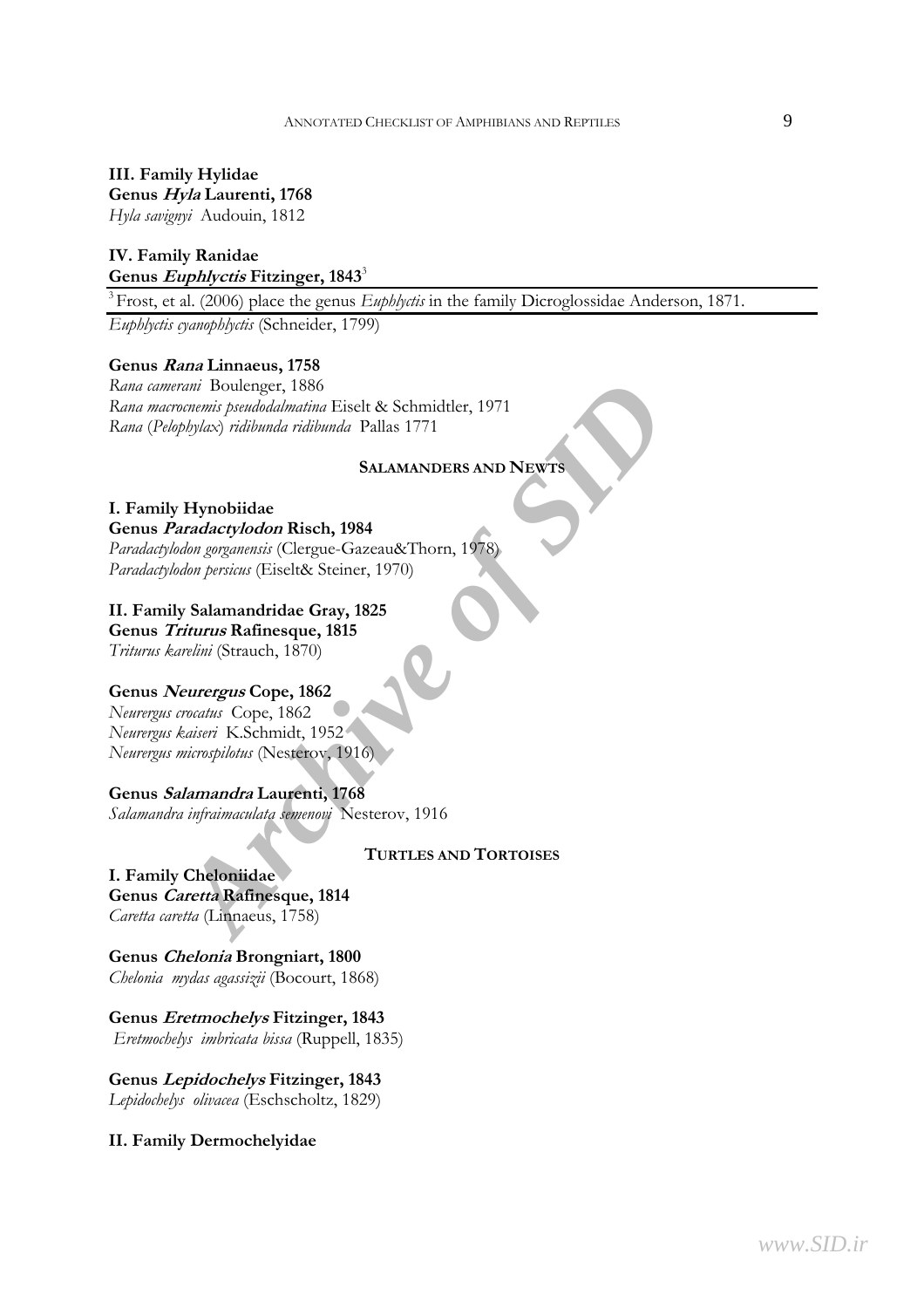## **Genus Dermochelys Blainville, 1816**

*Dermochelys coriacea* (Vandellius, 1761)

## **III. Family Emydidae**

**Genus Emys Dumeril, 1806**  *Emys orbicularis persica* Eichwald, 1831

## **IV. Family Geoemydidae**

**Genus Mauremys Gray, 1869** 

*Mauremys caspica caspica* (Gmelin, 1774) *Mauremys caspica siebenrock*i Wischuf & Fritz, 1997 *Mauremys caspica ventrimaculata* Wischuf & Fritz, 1996

## **V. Family Testudinidae**

## **Genus Testudo Linnaeus, 1758**

*Testudo graeca armeniaca* Chkhikvadze & Bakradze, 1991 4

<sup>4</sup> But see Parham et al. (2006), Fritz et al. (2007) and Sindaco and Jeremčenko (2008).

*Testudo graeca buxtoni* Boulenger, 1921 *Testudo graeca zarudnyi* Nikolsky, 1896 *Testudo horsfieldii horsfieldii* Gray, 1844 5

*Archive and Mission Chief Sincering Chief Archive Singled internalization and Mission Centrimaculata Wischuf & Fritz, 1996<br>
Archive of Archive of Sincering and Mission Chief Singled Linear of Darham et al. (2006), Fritz e* <sup>5</sup>*Agrionemys horsfieldii* of many authors. Le et al. (2006) do not recognize *Agrionemys* in their molecular phylogeny of turtles. Fritz and Havaš (2006) follow its usage, and consider this species basal to *Testudo*. But see Parham et al. (2006).

*Testudo horsfieldii rustamovi* (Chkhikvadze, Amiranashvili & Ataev, 1990)6

6 Occurs in southwestern Kopet Dag, Turkmenistan and may occur in Iran.

## **VI. Family Trionychidae**

**Genus Rafetus Gray, 1864**  *Rafetus euphraticus* (Daudin, 1801)

**CROCODILES**

**I. Family Crocodylidae Genus Crocodylus Laurenti, 1768**  *Crocodylus palustris* Lesson, 1831

**Amphisbaenians** 

**I. Family Trogonophidae Genus Diplometopon Nikolsky, 1907**  *Diplometopon zarudnyi* Nikolsky, 1907

**LIZARDS**

**I. Family Agamidae Genus Calotes Cuvier, 1816**  *Calotes versicolor* (Daudin, 1802)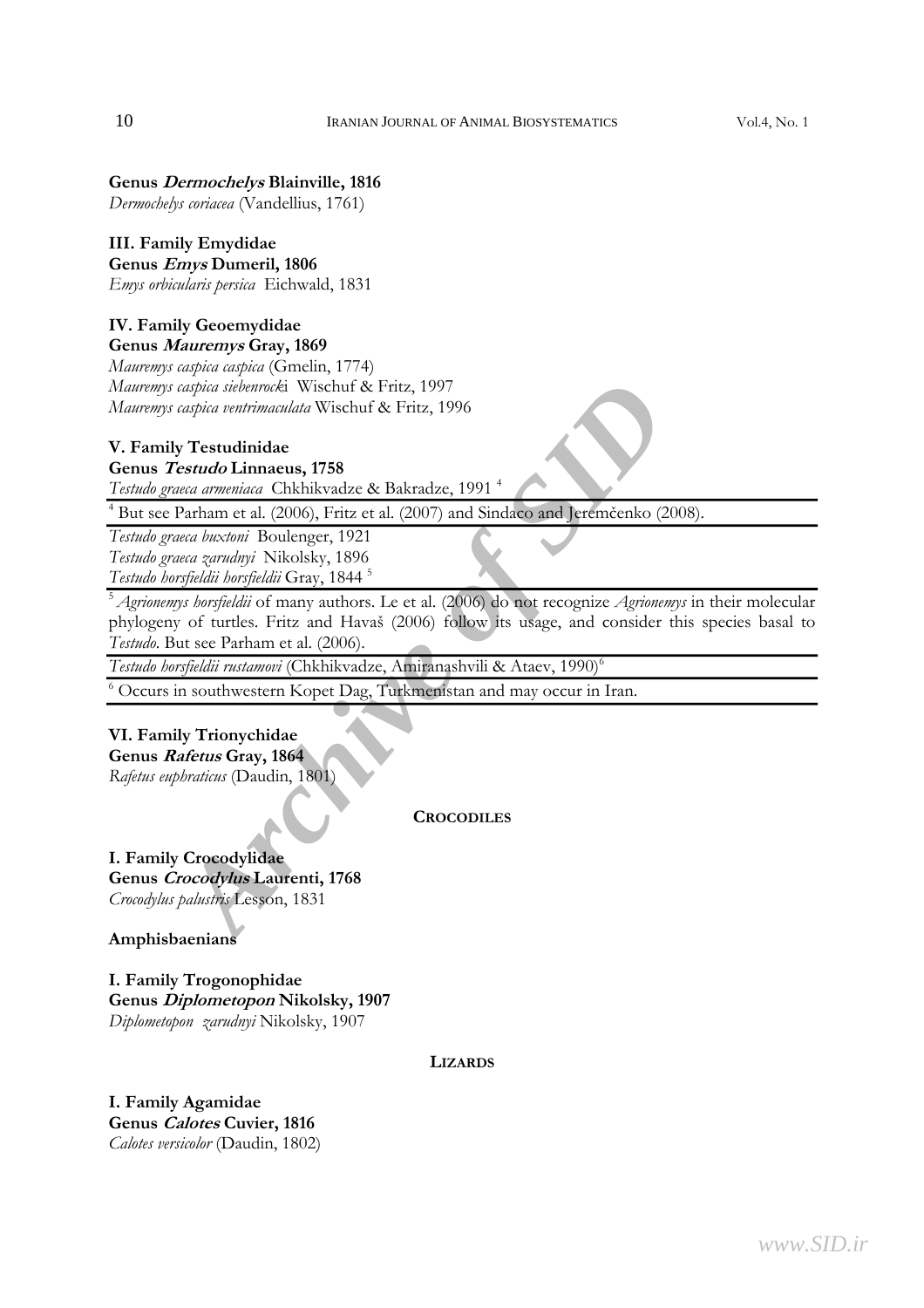## **Genus Laudakia Gray, 1845**<sup>7</sup>

7 Sindaco and Jeremčenko (2008) discuss the taxonomic uncertainties regarding this possibly paraphyletic genus.

*Laudakia caucasia caucasia* (Eichwald, 1831) *Laudakia erythrogastra* (Nikolsky, 1896) *Laudakia melanura lirata* (Blanford, 1874) *Laudakia microlepis* (Blanford, 1874) *Laudakia nupta* (De Filippi, 1843) *Laudakia fusca* (Blanford, 1876)

## **Genus Phrynocephalus Kaup, 1825**

*Phrynocephalus arabicus* J. Anderson, 1894 *Phrynocephalus helioscopus helioscopus* (Pallas, 1771) *Phrynocephalus helioscopus horvathi* Méhely, 1894 *Phrynocephalus maculatus maculatus* J. Anderson, 1872 *Phrynocephalus mystaceus galli* Krassowsky, 1932 8

8 Golubev and Sattorov (1992) regard *P. mystaceus* (Pallas, 1776) as monotypic. Sindaco and Jeremčenko (2008) recognize the subspecies *aurantiacocaudatus* Semenov and Šenbrot, 1990, but regard *galli* as a synonym of *P. m. mystaceus*.

*Phrynocephalus ornatus vindumi* Golubev, 1998 *Phrynocephalus persicus* De Filippi, 1863 *Phrynocephalus scutellatus* (Olivier, 1807)

## **Genus Trapelus Cuvier, 1816**

*Archives SI* Mappy 1825<br>
And was archives J. Melerson, 1894<br>
Adus *behoscopus behoscopus* (Pallas, 1771)<br>
Adus *behoscopus bematibi* Méhely, 1894<br>
Adus *myataeus matulaus* J. Anderson, 1872<br>
Adus *myataeus galli* Krasso *Trapelus agilis agilis* (Olivier, 1804) *Trapelus agilis khuzistanensis* Rastegar-Pouyani, 1999 *Trapelus agilis sanguinolentus* (Pallas, 1814) *Trapelus lessonae* (De Filippi, 1865) *Trapelus megalonyx* Günther, 1864 *Trapelus ruderatus ruderatus* (Olivier, 1804) **II. Family Anguidae** 

**Genus Anguis Linnaeus** 

*Anguis fragilis colchicus* (Nordmann, 1840)

## **Genus Pseudopus Merrem, 1820**<sup>9</sup>

9 On the basis of molecular studies, Macey, et al. (1999) discovered that the genus *Ophisaurus* is paraphyletic. To resolve this paraphyly, all anguines could be placed in *Anguis,* or *apodus* could be transferred to the genus *Pseudopus* and *O. koelkeri* to *Hyalosaurus* (Sindaco and Jeremčenko, 2008).

*Pseudopus apodus apodus* (Pallas, 1775)

## **III. Family Eublepharidae Genus Eublepharis Gray, 1827**  *Eublepharis angramainyu* S. Anderson and Leviton, 1966 *Eublepharis turcmenicus* Darevsky, 1977 *Eublepharis* sp*.* 10

<sup>10</sup> Zarudny (1903) reported collecting specimens of *Eublepharus macularius* (Blyth, 1854) in Khorasan near the Afghan border, but the specimens were lost before they could be deposited in St.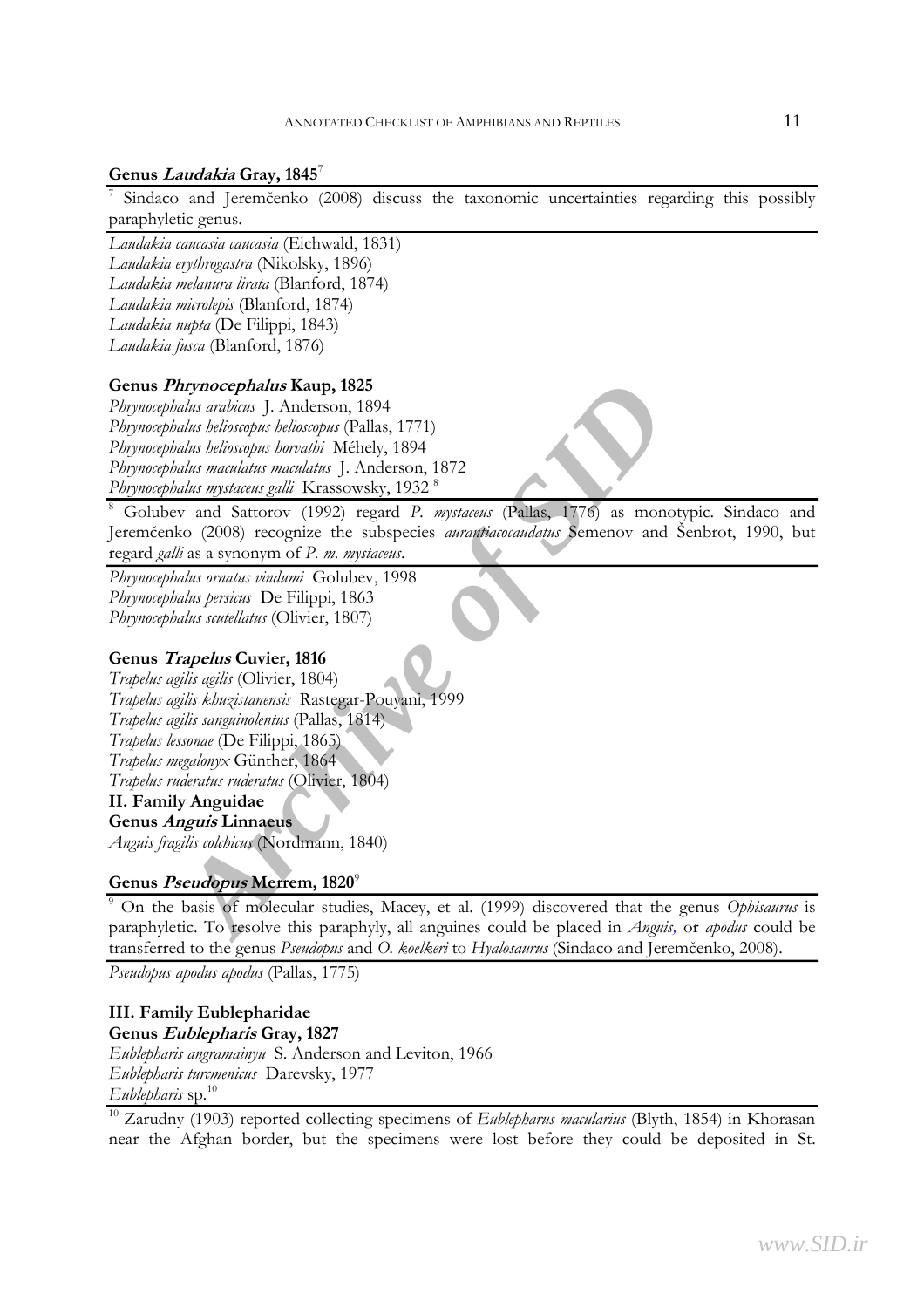Petersburg. Neither the identification nor the locality has since been confirmed. See Anderson (1999).

## **IV.Family Gekkonidae Genus IV Agamura Blanford, 1874**  *Agamura persica* (Duméril, 1856)

#### **Genus Asaccus Dixon and S. Anderson**

*Asaccus elisae* (Werner, 1895) *Asaccus griseonotus* Dixon and S. Anderson, 1973 *Asaccus kermanshahensis* Rastegar-Pouyani, 1996 *Asaccus kurdistanensis* Rastegar-Pouyani, Nilson and Faizi, 2006 *Asaccus nasrullahi* Werner, 2006

#### **Genus Bunopus Blanford, 1874**

*Bunopus crassicaudus* Nikolsky, 1907 *Bunopus tuberculatus* Blanford, 1874

## **Genus Carinatogecko Golubev and Szczerbak, 1981**

*Carinatogecko aspratilis* (S. Anderson, 1973) *Carinatogecko heteropholis* (Minton, S. Anderson and J. A. Anderson, 1970)

#### **Genus Crossobamon Boettger, 1888**

*Crossobamon eversmanni* (Wiegmann, 1834)

## **Genus Cyrtopodion Fitzinger, 1843**<sup>11</sup>

*Architetansis* Rastegar-Pouyani, 1996<br>
Architetansis Rastegar-Pouyani, Nilson and Faizi, 2006<br>
Architecture Sanford, 1874<br>
Architecture Blanford, 1874<br>
Architecture Blanford, 1874<br>
Architecture Blanford, 1874<br>
Architectur 11 Kluge (1985) demonstrated that *Tenuidactylus* is a junior subjective synonym of *Cyrtopodion*, type species *Stenodactylus scabrum.* See also Anderson (1999). Krysko, Rehman, and Auffenberg (2007) review the history of the confusion surrounding the names of bent-toed geckos. See also Sindaco and Jeremčenko (2008).

*Cyrtopodion agamuroides* (Nikolsky, 1900)

*Cyrtopodion brevipes* (Blanford, 1874)

*Cyrtopodion caspium caspium* (Eichwald, 1831)

*Cyrtopodion gastrophole* (Werner, 1917)

*Cyrtopodion heterocercum heterocercum* (Blanford, 1874)

*Cyrtopodion kachhense* (Stoliczka, 1872)<sup>12</sup>

 $\frac{12}{12}$  Sczerbak and Golubev (1986, 1996) do not include Iran in the range of this species, and Anderson (1999) expressed skepticism about its occurrence. There is a single record for Bushehr dating to 1913, which has never been confirmed, although bent-toed geckos of several species have been introduced in port cities in many areas.

*Cyrtopodion kirmanense* (Nikolsky, 1900)

*Cyrtopodion longipes longipes* (Nikolsky, 1896)

*Cyrtopodion longipes microlepis* (Lantz, 1918)

*Cyrtopodion russowii zarudnyi* (Nikolsky, 1900)

*Cyrtopodion sagittifer* (Nikolsky, 1900)

*Cyrtopodion scabrum* (Heyden, 1827)

*Cyrtopodion spinicauda* (Strauch, 1887)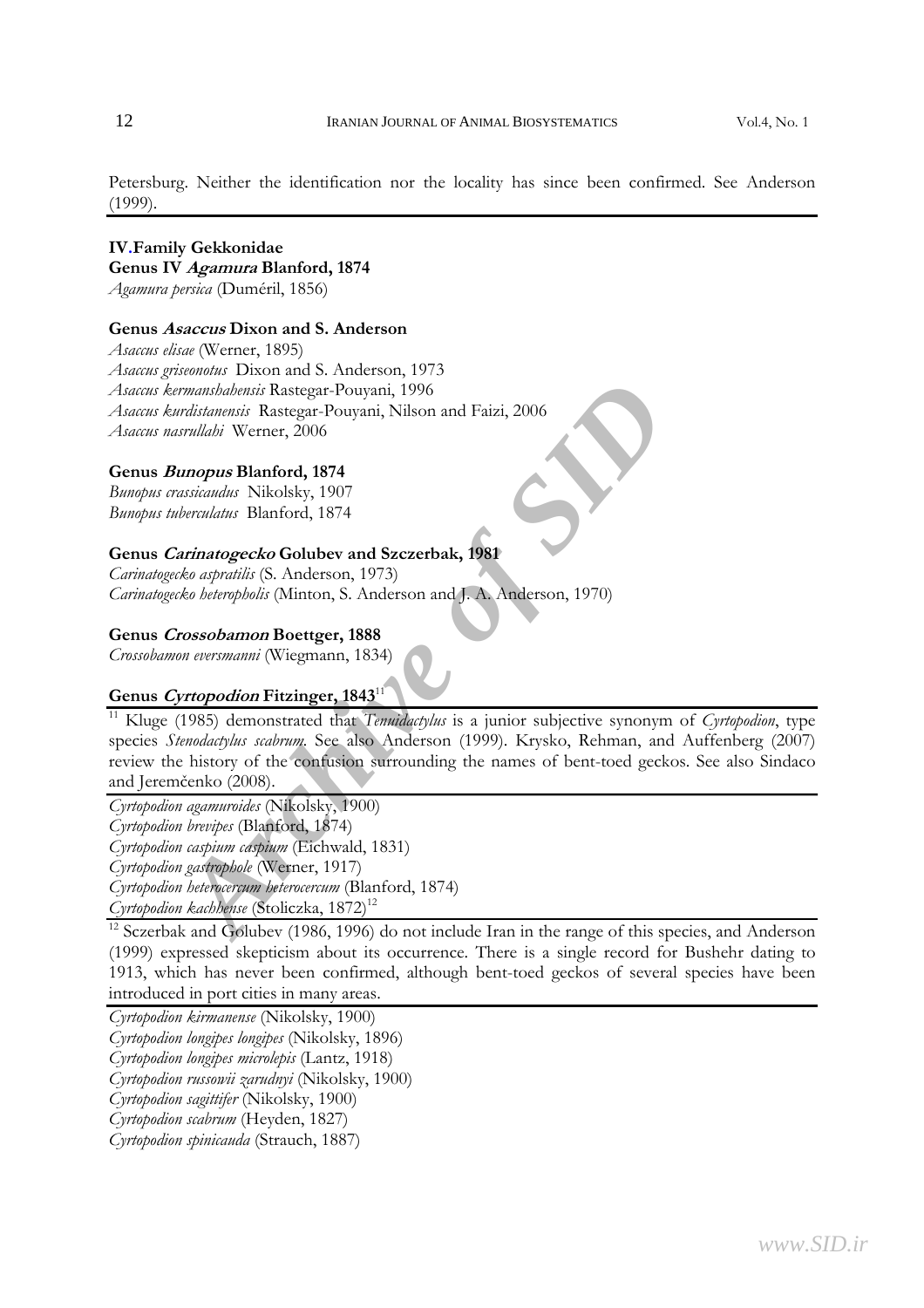*Cyrtopodion sistanensis* Nazarov and Rajabizadeh, 2007 *Cyrtopodion turcmenicum* (Szczerbak, 1978)

## **Genus Hemidactylus Oken**

*Hemidactylus flaviviridis* Rüppell, 1840 *Hemidactylus persicus* J. Anderson, 1872 *Hemidactylus turcicus turcicus* (Linnaeus, 1758) (*sensu lato*) 13

<sup>13</sup> It is likely that all records of this species in Iran actually are referred to *H. robustus* (Bauer, et al., 2006; Sindaco and Jeremčenko, 2008).

*Hemidactylus robustus* Heyden, 1827

## **Genus Pristurus Rüppell**

*Pristurus rupestris* Blanford, 1874

**Genus Rhinogecko de Witte, 1973** 

*Rhinogecko misonnei* de Witte, 1973

## **Genus Stenodactylus Fitzinger, 1826**

*Stenodactylus affinis* (Murray, 1884) *Stenodactylus doriae* (Blanford, 1874) *Stenodactylus khobarensis* (Haas, 1957)

## **Genus Teratoscincus Strauch, 1863**

*Teratoscincus bedriagai* Nikolsky, 1899 *Teratoscincus microlepis* Nikolsky, 1899 *Teratoscincus keyserlingii* Strauch, 1863 *Teratoscincus scincus* (Schlegel, 1858)

## **Genus Tropiocolotes Peters, 1880**<sup>14</sup>

<sup>14</sup> Sindaco and Jeremčenko (2008) follow Kluge (1991, 1993) in assigning *helenae, latifi,* and *persicus* to the genus *Microgecko* Nikolsky, 1907. The taxonomy of this genus remains unsettled.

*Principals Rüppell*<br> *Archimogecko* de Witte, 1973<br> *Misomnei* de Witte, 1973<br> *Archiomnei* de Witte, 1973<br> *Archiomnei* de Witte, 1973<br> *Archionnei* de Witte, 1973<br> *Archionneis (Blanford, 1874)*<br> *Aus kobharensis* (Haas *Tropiocolotes helenae helenae* (Nikolsky, 1907) *Tropiocolotes helenae fasciatus* (Schmidtler and Schmidtler, 1972) *Tropiocolotes latifi* Leviton and S. Anderson, 1972 *Tropiocolotes persicus persicus* (Nikolsky, 1903) *Tropiocolotes persicus bakhtiari* Minton, S. Anderson and J. A. Anderson, 1970 *Tropiocolotes* cf. *steudneri* (Peters, 1869)

## **V. Family Lacertidae**<sup>15</sup>

<sup>15</sup> The nomenclature and phylogeny of the Lacertidae, especially of the large encompassing genus *Lacerta*, has long been in flux. Here we follow the division of the Lacertini proposed by Arnold, et al., 2007, although others (e.g. Sindaco and Jeremčenko, 2008) recognize these taxa only at the subgeneric level.

## **Genus Acanthodactylus Fitzinger, 1834**<sup>16</sup>

<sup>16</sup> Harris and Arnold (2000) have authored the most recent analysis of the phylogeny of this genus. Sindaco and Jeremčenko (2008) state that *A. cantoris* likely occurs in SE Iran, but we have no records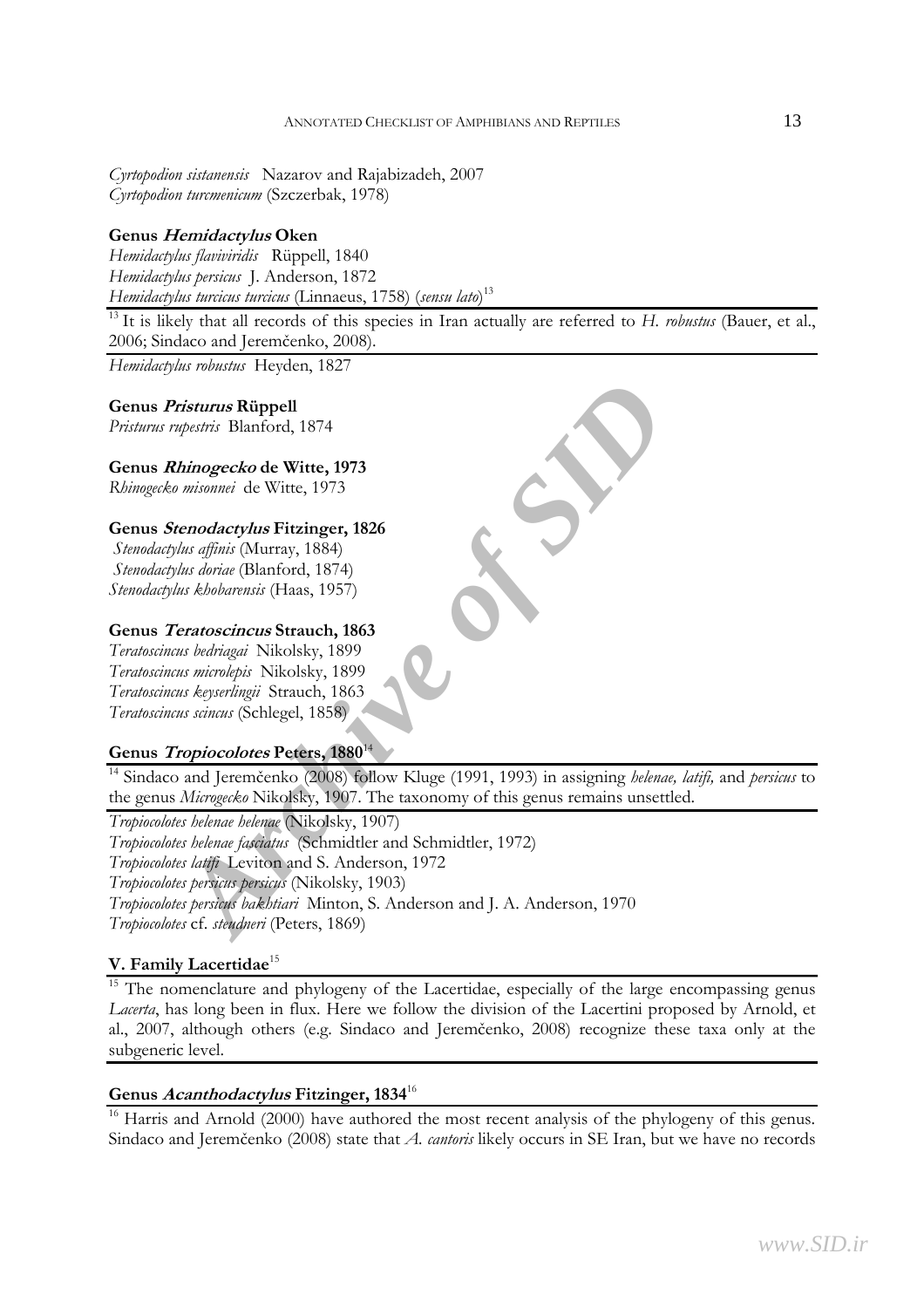## to support this assertion.

- *Acanthodactylus blanfordi* Boulenger, 1918
- *Acanthodactylus boskianus euphraticus* Boulenger, 1919
- *Acanthodactylus grandis* Boulenger, 1909
- *Acanthodactylus micropholis* Blanford, 1874
- *Acanthodactylus nilsoni* Rastegar-Pouyani, 1998
- *Acanthodactylus schmidti* Haas, 1957

#### **Genus Apathya Méhely, 1907**

- *Apathya cappadocia urmiana* (Lantz and Suchow, 1934)
- *Apathya yassujica* (Nilson, Rastegar-Pouyani, Rastegar-Pouyani and Andrén, 2003)

#### **Genus Darevskia Arribas, 1997**

*Darevskia chlorogaster* (Boulenger, 1909) *Darevskia defilippii* (Camerano, 1877) *Darevskia mostoufi* (Baloutch, 1976)<sup>17</sup>

 $17$  The identity and locality for this species has been called into question by Bosch (1999) and others. The type locality in eastern Sistan-Baluchistan is far east of other members of the genus. This record requires verification.

*Darevskia praticola praticola* (Eversmann, 1834) *Darevskia raddei raddei* (Boettger, 1892) *Darevskia raddei vanensis* (Eiselt, Schmidtler and Darevsky, 1993) *Darevskia steineri* (Eiselt, 1995) *Darevskia valentini valentini* (Boettger, 1892)

## **Genus Eremias Fitzinger, 1834**<sup>18</sup>

<sup>18</sup> See Sindaco and Jeremčenko (2008) for currently recognized subgenera.

*Archive (Nilson, Rastegar-Pouyani, Rastegar-Pouyani and Andrén, 2003)*<br> *Arcreskia Arribas, 1997*<br> *Abermaster* (Boulenger, 1909)<br> *Abermaster* (Boulenger, 1909)<br> *Archippii (Camerano, 1877)*<br> *Archivia (Baloutch, 1976)<sup>†*</sup> *Eremias acutirostris* (Boulenger, 1887) *Eremias andersoni* Darevsky and Szczerbak, 1978 *Eremias arguta* (Pallas, 1773) *Eremias fasciata* Blanford, 1874 *Eremias grammica* (Lichtenstein, 1823) *Eremias intermedia* (Strauch, 1876) *Eremias kavirensis* Mozaffari and Parham, 2007 *Eremias lalezharica* Moravec, 1994 *Eremias lineolata* (Nikolsky, 1896) *Eremias montana* Rastegar-Pouyani and Rastegar-Pouyani, 2001 *Eremias nigrocellata* Nikolsky, 1896 *Eremias nigrolateralis* Rastegar-Pouyani and Nilson, 1997 *Eremias persica* Blanford, 1875 *Eremias pleskei* Bedriaga, 1907 *Eremias strauchi strauchi* Kessler, 1878 *Eremias strauchi kopetdaghica* Szczerbak, 1972 *Eremias velox velox* (Pallas, 1771)

#### **Genus Iranolacerta Arnold, Arribas and Carranza, 2007**

*Iranolacerta brandtii brandtii* (De Filippi 1863)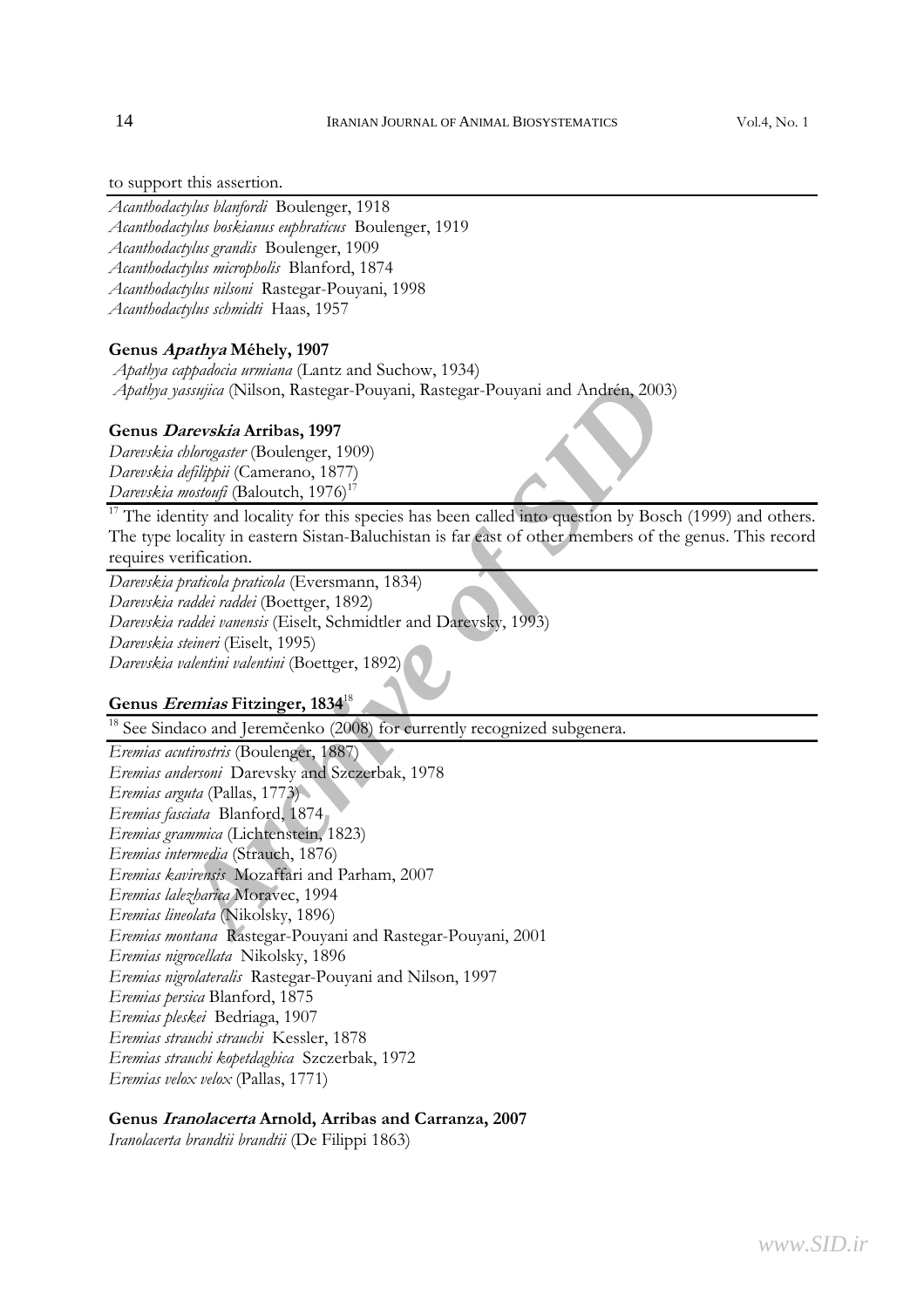*Iranolacerta brandtii esfahanica* (Nilson, Rastegar-Pouyani, Rastegar-Pouyani and Andrén, 2003) *Iranolacerta zagrosica* (Rastegar-Pouyani and Nilson, 1998)

## **Genus Lacerta Linnaeus, 1758**

 *Lacerta media media* Lantz and Cyrén, 1920  *Lacerta strigata* Eichwald, 1831

## **Genus Mesalina Gray, 1838**

*Mesalina brevirostris brevirostris* Blanford, 1874 *Mesalina brevirostris fieldi* (Haas and Werner, 1969) *Mesalina watsonana* (Stoliczka, 1872) *Mesalina guttulata* (Lichtenstein, 1823**)** (most likely occurring in Iran)

## **Genus Ophisops Ménétriés, 1832**

*Ophisops elegans* Ménétriés, 1832 19

*Archivania* (Soloczka, 10<sup>72</sup>) (most likely occurring in Iran)<br> *Archive of SIDP (most also selections, 1823)* (most likely occurring in Iran)<br> *Argans Ménétriés*, 1832<sup>19</sup><br>
subspecies of this widely distributed taxon *ha* Many subspecies of this widely distributed taxon have been described and Sindaco and Jeremčenko (2008) list *persicus* Boulenger, 1918 from Iran and *blanfordi* Schmidt, 1939 from the Mesopotamian plain. Until a comprehensive study of specimens from the entire range has been made, we prefer not to use subspecific designations.

## **Genus Timon Tschudi, 1836**

*Timon princeps princeps* (Blanford, 1874) *Timon princeps kurdistanica* (Suchow, 1936)

## **VI. Family Scincidae**

**Genus Ablepharus Fitzinger, 1823**  *Ablepharus bivittatus* (Ménétriés, 1832)

*Ablepharus pannonicus* Fitzinger, 1823

## **Genus Chalcides Laurenti, 1768**

*Chalcides ocellatus ocellatus* (Forsskål, 1775)

## **Genus Eumeces Wiegmann, 1834**

*Eumeces schneiderii princeps* (Eichwald, 1839) *Eumeces schneiderii zarudnyi* Nikolsky, 1900

## **Eurylepis Blyth, 1854**<sup>20</sup>

<sup>20</sup> For separation of the genus *Eurylepis* from *Eumeces* based on molecular grounds see Griffith, et al. (2000) and Schmitz, et al. (2004).

*Eurylepis taeniolatus pathianicus* (Szczerbak, 1990)

## **Genus Ophiomorus Duméril and Bibron, 1839**

*Ophiomorus blanfordi* Boulenger, 1887 *Ophiomorus brevipes* (Blanford, 1874) *Ophiomorus nuchalis* Nilson and Andrén, 1978 *Ophiomorus persicus* (Steindachner, 1867) *Ophiomorus streeti* S. Anderson and Leviton, 1966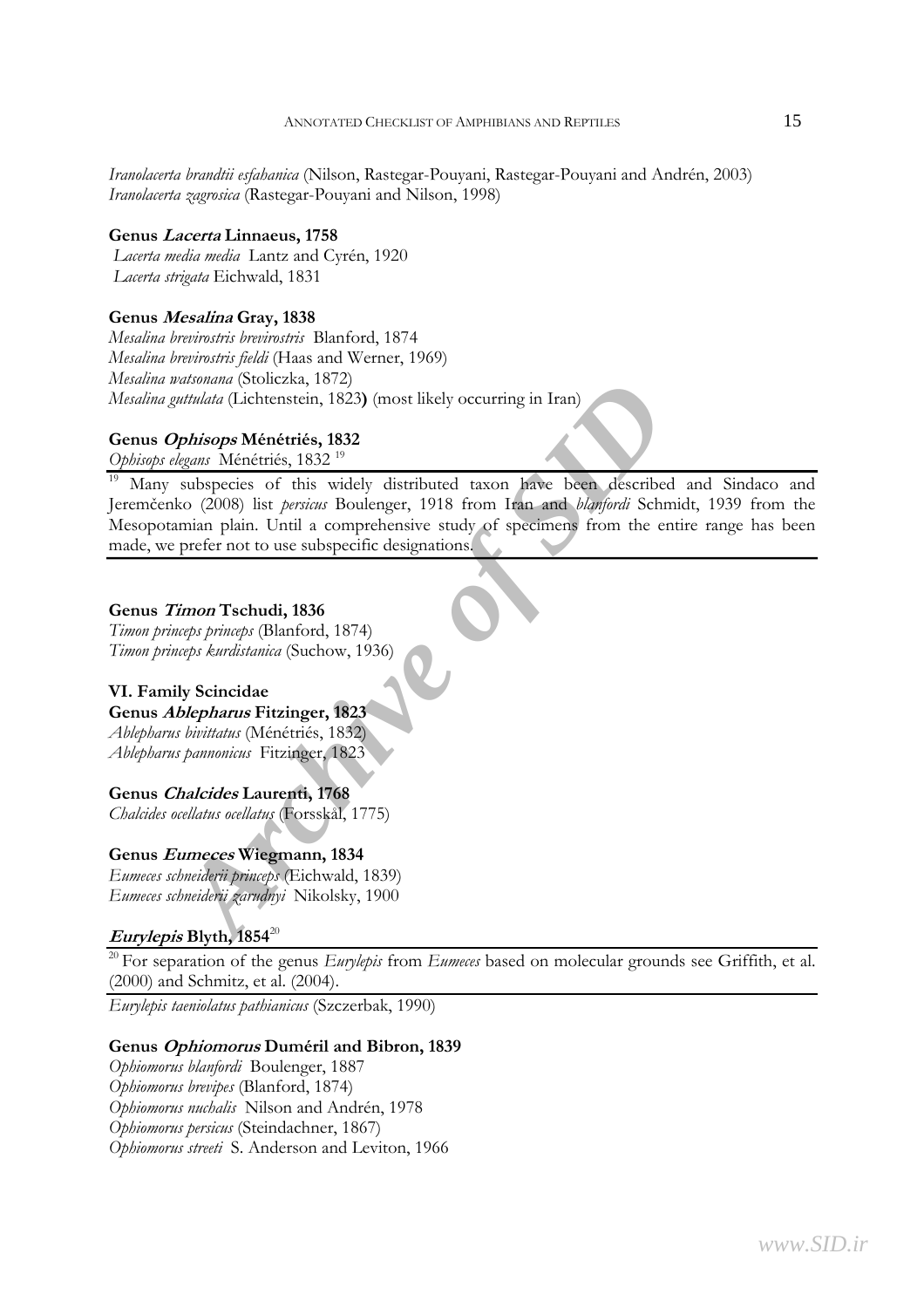*Ophiomorus tridactylus* (Blyth, 1853)

#### **Genus Scincus Laurenti, 1768**

*Scincus sincus conirostris* Blanford, 1881 *Scincus mitranus*<sup>21</sup>

 $\frac{21}{21}$  Record for Iran is in press: Fahimi, Papenfuss, and Anderson.

## **Genus Trachylepis Fitzinger, 1843**<sup>22</sup>

<sup>22</sup> Change in generic name from *Mabuya* based on Mausfeld et al., 2002, Mausfeld and Schmitz, 2003, and Bauer 2003.

*Trachylepis aurata transcaucasica* Chernov, 1926

*Trachylepis septemtaeniata* (Reuss, 1834) 23

<sup>23</sup> See Moravec, et al.(2005) for change to species level. Mausfeld and Schmitz (2003) regard *transcaucasica* as a subspecies of *septemtaeniata.* 

*Trachylepis vittata* (Olivier, 1804)

## **VII. Family Uromastycidae**

## **Genus Uromastyx Merrem, 1820**

*Uromastyx aegyptius* (Forsskål, 1775)<sup>24</sup>

*A* 2005.<br> *Archive and a transaucarica* Chernov, 1926<br> *Archive and a transaucarica* (Reuss, 1834)<sup>23</sup><br> *Coravec*, et al.(2005) for change to species level. Mausfeld and Schmi<br> *Archive of Sidenmaniala.*<br> *Archive of Side* 24 Sindaco and Jeremčenko (2008) say that the subspecies *microlepis* Blanford, 1874 occurs in the part of the species range east of Wadi Araba.

*Uromastyx asmussi* (Strauch, 1863) *Uromastyx loricatus* (Blanford, 1875)

#### **VIII. Family Varanidae Genus Varanus Merrem**

*Varanus bengalensis* (Daudin, 1802) *Varanus griseus griseus* (Daudin, 1803) *Varanus griseus caspius* Eichwald, 1831

**SNAKES**

#### **I. Family Leptotyphlopidae Genus Leptotyphlops Fitzinger, 1843**

*Leptotyphlops macrorhynchus* (Jan, 1861) *Leptotyphlops blanfordii* (Boulenger, 1890) *Leptotyphlops hamulirostris* (Nikolsky, 1916)

## **II. Family Typhlopidae**

**Genus Ramphotyphlops Fitzinger, 1843**  *Ramphotyphlops braminus* (Daudin, 1803)

## **Genus Typhlops Schneider, 1811**

*Typhlops vermicularis* Merrem, 1820 *Typhlops wilsoni* Wall, 1908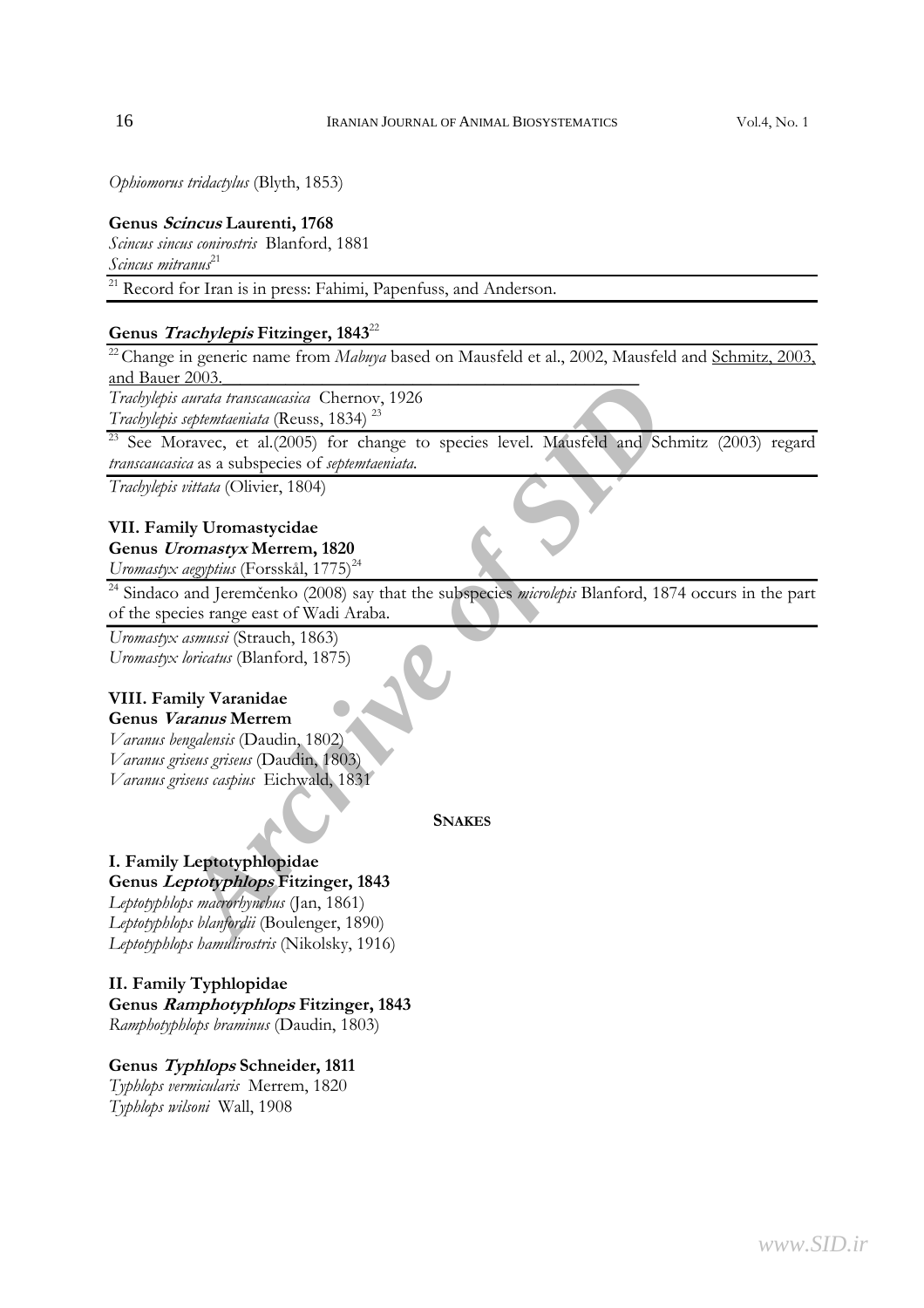## **III. Family Boidae Subfamily Erycinae Genus** *Eryx* **Daudin, 1803**  *Eryx (Eryx) elegans* (Gray, 1849) *Eryx (Eryx) jaculus turcicus* (Olivier,  $1801$ )<sup>25</sup>

<sup>25</sup> Based on the examination of an extensive series of specimens throughout its range, Tokar and Obst (1993) have shown that the Caucasus population of *E. jaculus*, described by Eichwald (1831) as *E. familiaris* and recognized by Czarevsky (1916) as a subspecies of *E. jaculus*, is not distinguishable from southeast European-Turkish populations, heretofore referred to as *E. j. turcicus*. Thus, they recognize only two subspecies, the nominate form and *E. j. turcicus*.

*Eryx (Pseudogongylophis) jayakari* Boulenger, 1888 *Eryx (Eryx) johnii* (Russell, 1801)26

*Archive parameters in the SIDRA*<br> *Archive of SIDRA (Enger F. 1888 Erpx (Erpx) johnii* (Russell, 1801)<sup>26</sup><br>
1991) reported seeing E. johnii from Zabol, in Sistan. The name persizes the<br>
preparation). If a western taxon re 26 Latifi (1991) reported seeing *E. johnii* from Zabol, in Sistan. The name *persicus* Nikolsky, 1907 is not available for a western subspecies of *Eryx johni*, because it applies to a different species of *Eryx* (paper in preparation)*.* If a western taxon related to *E. johni* exists, whether or not it occurs in Iran, it requires a new name.

*Eryx*<sub>-</sub>(*Eryx*) miliaris (Pallas, 1773)<sup>27</sup>

27 According to Tokar (1990, in McDiarmid *et al*. 1999), *E. miliaris* is part of a complex, together with *E. tataricus*, probably a junior synonym and with *E. speciosus*, which should deserve specific rank.

*Eryx (Eryx) tataricus* (Lichtenstein,  $1823)^{28}$ 

 $28$  The populations within Iran need to be clarified as to subspecies. Latifi (1991) provided the following distribution in Iran for the species as a whole: Central Province; Zanjan Province; East Azarbaijan Province; West Azarbaijan Province; Khuzistan Province.

## **IV. Family Colubridae Subfamily Colubrinae**

## **Genus Boiga Fitzinger, 1826**

 *Boiga trigonatum melanocephala* (Annandale, 1904)

## **Genus Coronella Laurenti, 1768**

*Coronella austriaca* (Laurenti, 1768)<sup>29</sup>

 $29$  Venchi and Sindaco (2006) state that the species is monotypic.

## **Genus Dolichophis Gistel, 1868**

*Dolichophis caspius* (Gmelin, 1779) *Dolichophis jugularis* (Linnaeus, 1758) *Dolichophis schmidti* (Nikolsky, 1909)

## **Genus Eirenis Jan, 1863**<sup>30</sup>

<sup>30</sup> Nagy et al. (2003) propose a phylogeny based on molecular data, allocating the species to four subgenera: *Eirenis* Jan, 1863 (including *modestus* and *aurolineatus*), the new subgenus *Eoseirenis* (for *decemlineatus*), *Pseudocyclophis* Boettger, 1888 (for *persicus*) and *Pediophis* Fitzinger, 1843 (for all remaining taxa).

*Eirenis collaris* (Ménétriés, 1832)

*Eirenis coronella coronella* (Schlegel, 1837)<sup>31</sup>

 $31$  Populations from SW Iran, S Iraq and NE Saudi Arabia cannot be assigned with certainty to any subspecies, although so far considered as belonging to *E. c. coronella*. (Venchi and Sindaco, 2006)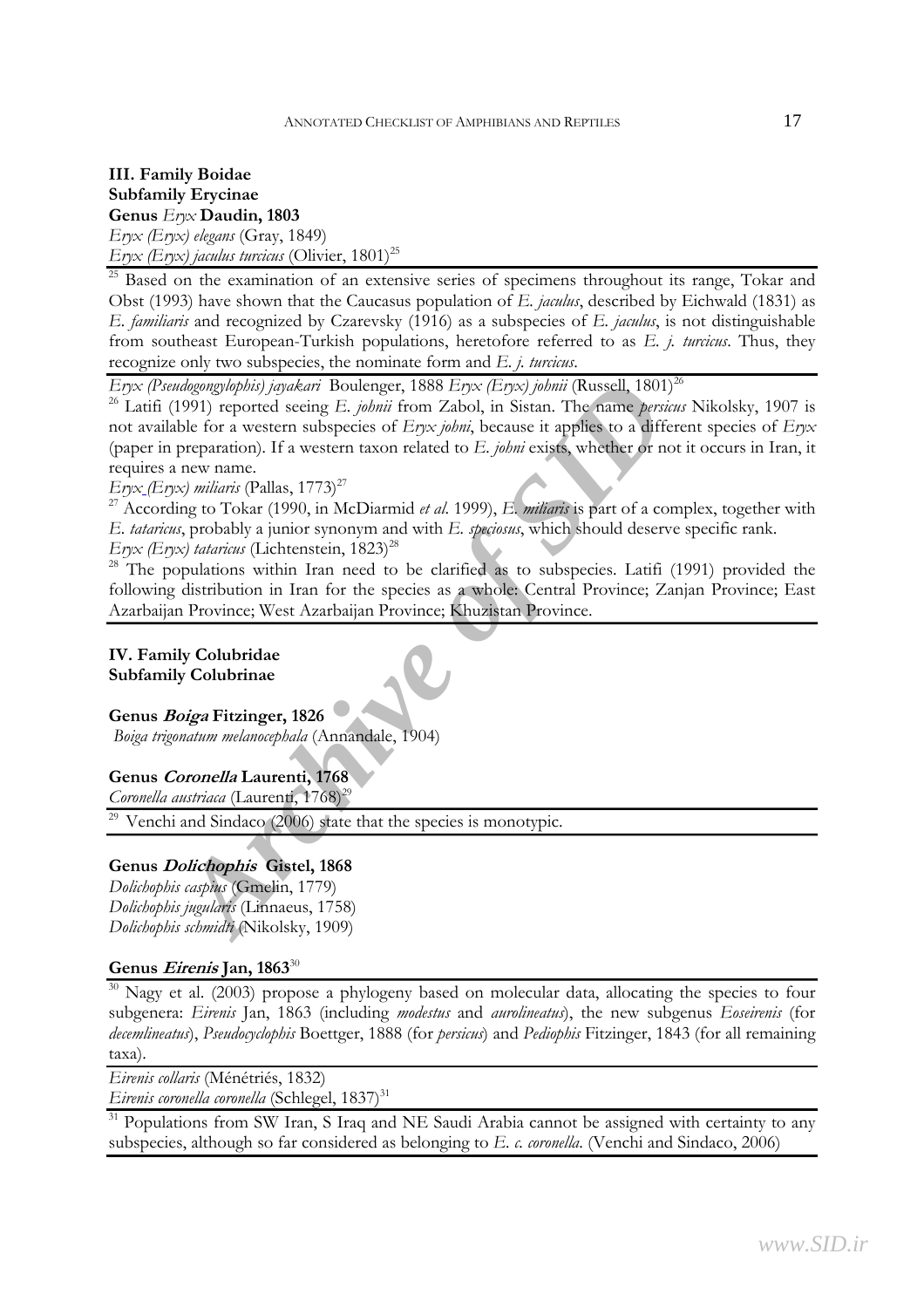*Eirenis decemlineatus* (Duméril, Bibron, and Duméril, 1854) *Eirenis iranicus* Schmidt, 1939 *Eirenis medus* (Chernov, 1940) *Eirenis modestus modestus* (Martin, 1838) *Eirenis punctatolineatus punctatolineatus* (Boettger, 1892) *Eirenis rechingeri* Eiselt, 1971

## **Genus Elaphe Fitzinger, 1833**<sup>32</sup>

32 Utiger *et al.* (2002) split the western palaearctic species of *Elaphe* into three genera, reviving *Zamenis*  Wagler for four species.

*Elaphe dione dione* (Pallas, 1773) *Elaphe sauromates* (Pallas, 1814)

## **Genus Hemorrhois Boie, 1826**

*Hemorrhois nummifer* (Reuss, 1834) *Hemorrhois ravergieri* (Ménétriés, 1832)

**Genus Lycodon Boie, 1826**  *Lycodon striatus bicolor* (Nikolsky, 1903)

#### **Genus Lytorhynchus Peters, 1862**

*Lytorhynchus diadema gaddi* Nikolsky, 1907 *Lytorhynchus ridgewayi* Boulenger, 1887 *Lytorhynchus maynardi* Alcock and Finn, 1896

#### **Genus Malpolon Fitzinger, 1826**

*Malpolon insignitus insignitus* (Geoffroy Saint-Hilaire, 1827)<sup>33</sup>

*Archive Compartion*<br> *Archive Compartion*<br> *Archive Compartion*<br> *Archive Compartion*<br> *Archive of Sinumifer* (Reuss, 1834)<br> *Archive of Sinumigraphia*<br> *Archive of Sinumidals* (Nikolsky, 1903)<br> *Archive diadema gaddi* Ni <sup>33</sup> Carranza *et al.* (2006) proposed, on the basis of molecular data, to raise to species level the eastern populations of *monspessulanus* assigned to the ssp. *insignitus*, as well as to recognize the validity of the ssp. *fuscus.*

*Malpolon moilensis* (Reuss, 1834)<sup>34</sup>

<sup>34</sup> Brandstätter (1995) proposed to include this species in the monospecific genus *Scutophis*, on the basis of the microornamentation of the scales.

## **Genus Oligodon Boie, 1826**

*Oligodon taeniolatus taeniolatus* (Jerdon, 1853)

## **Genus Platyceps Blyth, 1860**

*Platyceps karelini karelini* (Brandt, 1838) Platyceps karelini mintonorum (Mertens, 1969)<sup>35</sup>

35 Khan (2006) regards *mintonorum* as a color variation of *P. karelini* and not meriting subspecific status.

*Platyceps najadum najadum* (Eichwald, 1831)<sup>36</sup>

<sup>36</sup> *P. n. atayevi* (Tuniyev & S hammakov, 1993) occurs in the Kopet Dag, Turkmenistan and probably adjoining Iran.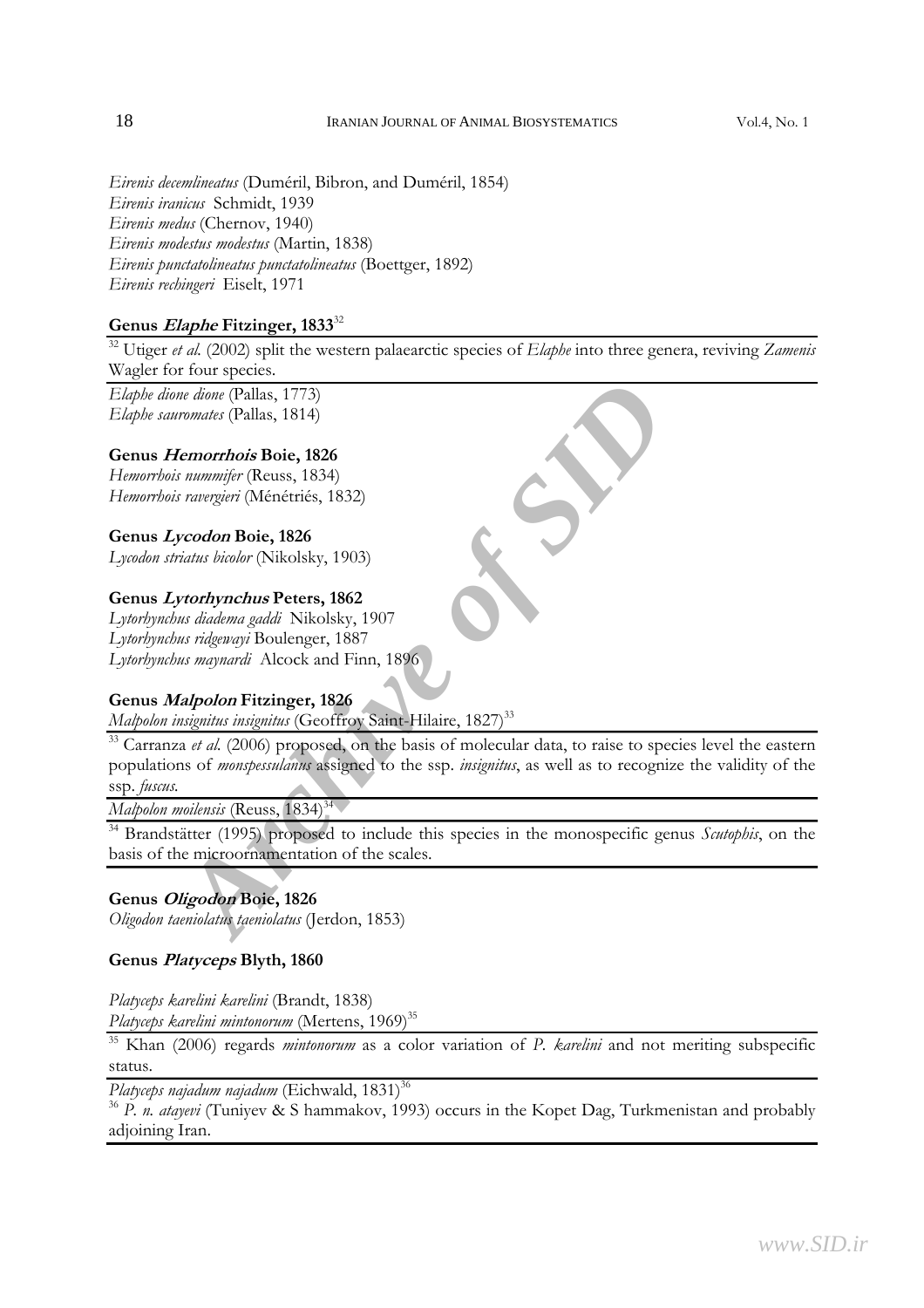*Platyceps najadum schmidtleri* (Schätti & McCarthy, 2001) *Platyceps rhodorachis rhodorachis* (Jan, 1865) *Platyceps rhodorachis ladacensis* (J. Anderson, 1871)<sup>37</sup>

<sup>37</sup> *ladacensis* has been considered a color pattern variation of *rhodorachis* ever since J. Anderson (1895) recognized that this species had already been described by Jan in 1865.

*Platyceps ventromaculatus ventromaculatus* (Gray, 1834)

### **Genus Pseudocyclophis Boettger, 1888**

*Pseudocyclophis persicus* (J. Anderson, 1872)

#### **Genus Psammophis Fitzinger, 1826**

*Psammophis lineolatus* (Brandt, 1838) *Psammophis schokari* (Forsskål, 1775)

#### **Genus Rhynchocalamus Günther, 1864**

*Rhynchocalamus melanocephalus satunini* (Nikolsky, 1899)

#### **Genus Spalerosophis Jan, 1843**

*Spalerosophis diadema cliffordii* (Schlegel, 1837) *Spalerosophis diadema schiraziana* (Jan, 1865) *Spalerosophis microlepis* Jan, 1865

#### **Genus Telescopus Wagler, 1830**

*Telescopus fallax ibericus* (Eichwald, 1831) *Telescopus rhinopoma* (Blanford, 1874) *Telescopus tessellatus martini* (K. Schmidt, 1939) *Telescopus tesselatus tesselatus* (Wall, 1908)

#### **Genus Zamenis Wagler, 1830**

*Zamenis andreanus* (Werner, 1917) *Zamenis hohenackeri* (Strauch, 1873)

*Archives Straits (Straits (Straits 1836)***<br>** *Archivetta (Straits (Straits 1838)***<br>** *Archive of Gresskal, 1775)***<br>** *Archives mediancephalus saturmit* **(Nikolsky, 1899)<br>
<b>***Palerosophis* Jan, 1843<br> *Distaidema diffordii* (Schl 38 In the past, two subspecies were recognized, the nominate one and *taurica* (Werner, 1898); these were synonymized by Nilson & Andrén (1984).

*Zamenis longissima* (Laurenti, 1768) *Zamenis persica* (Werner, 1913)

## **Subfamily Natricinae Genus Natrix Laurenti, 1768**

*Natrix natrix natrix* (Linnaeus, 1758)<sup>39</sup>

Following the subspecific concept proposed by Thorpe (1975), only four subspecies are valid: *natrix, cetti, corsa* and *helvetica*. The populations of the Eurasian mainland, North Africa and islands of the eastern Mediterranean Sea are divided into eastern, *N. n. natrix,* and western, *N. n. helvetica*, subspecies (Guiking, et al., 2006). However, subspecies have been described since, and Thorpe needs to be reevaluated.

*Natrix tessellata tessellata* (Laurenti, 1768)

## **V. Family Elapidae**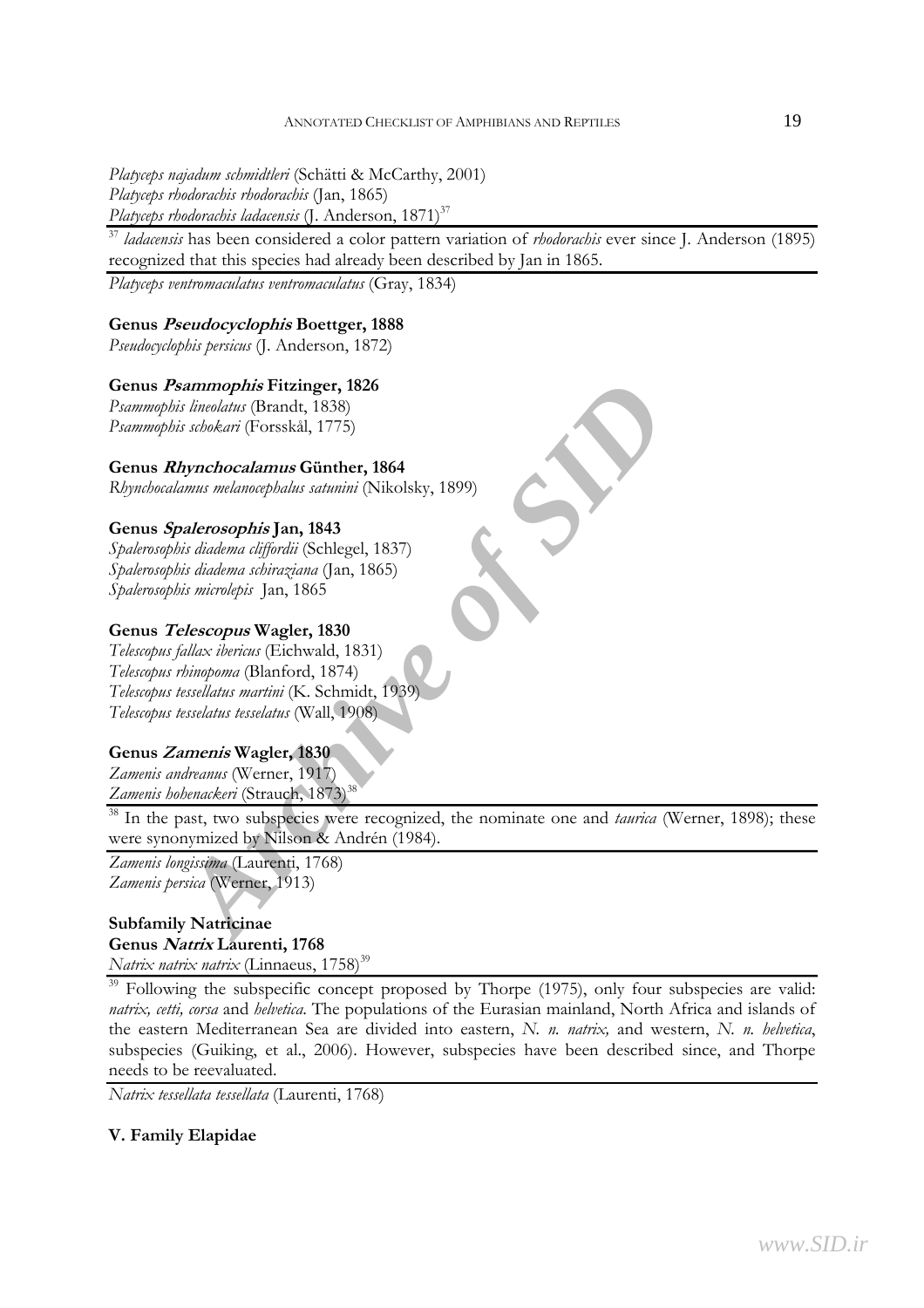**Subfamily Elapinae Genus Naja Laurenti, 1768**  *Naja oxiana* (Eichwald, 1831)

**Genus Walterinnesia Lataste, 1887**  *Walterinnesia morgani* (Mocquard, 1905)

#### Subfamily Hydrophiinae<sup>40</sup>

<sup>40</sup> *Astrotia stokesii* (Gray, 1846) has been recorded for the Makran coast of Pakistan and probably also occurs in Iran.

**Genus Enhydrina Gray, 1849**  *Enhydrina schistosa* (Daudin, 1803)

#### **Genus Hydrophis Latrielle, 1802**

*Hydrophis cyanocinctus* Daudin, 1803 *Hydrophis gracilis* (Shaw, 1802) *Hydrophis lapemoides* (Gray, 1849) *Hydrophis ornatus* (Gray, 1842) *Hydrophis spiralis* (Shaw, 1802)

**Genus Lapemis Gray, 1835**  *Lapemis curtus* (Shaw, 1802)

**Genus Pelamis Daudin, 1803**  *Pelamis platurus* (Linnaeus, 1766)

**Genus Praescutata Wall, 1921**  *Praescutata viperina* (P. Schmidt, 1852)

**Control Control Control Control Control Control Control Control Control Control Control Control Control Control Control Control Control Control Control Control Control Control Control Control Control Control Control Contr VI. Family Viperidae Subfamily Crotalinae Genus Gloydius Hoge et Romano-Hoge, 1981**  *Gloydius halys caucasicus* (Nikolsky, 1916)

**Subfamily Viperinae Genus Cerastes Laurenti, 1768**  *Cerastes gasperettii gasperettii* Leviton and S. Anderson, 1967

**Genus Echis Merrem, 1820**  *Echis carinatus sochureki* Stemmler, 1969 *Echis multisquamatus* Cherlin, 1981

**Genus Eristicophis Alcock and Finn, 1896**  *Eristicophis macmahonii* Alcock and Finn, 1897

#### **Genus Macrovipera Reuss, 1927**

*Macrovipera lebetina cernovi* (Chikin et Szczerbak, 1992)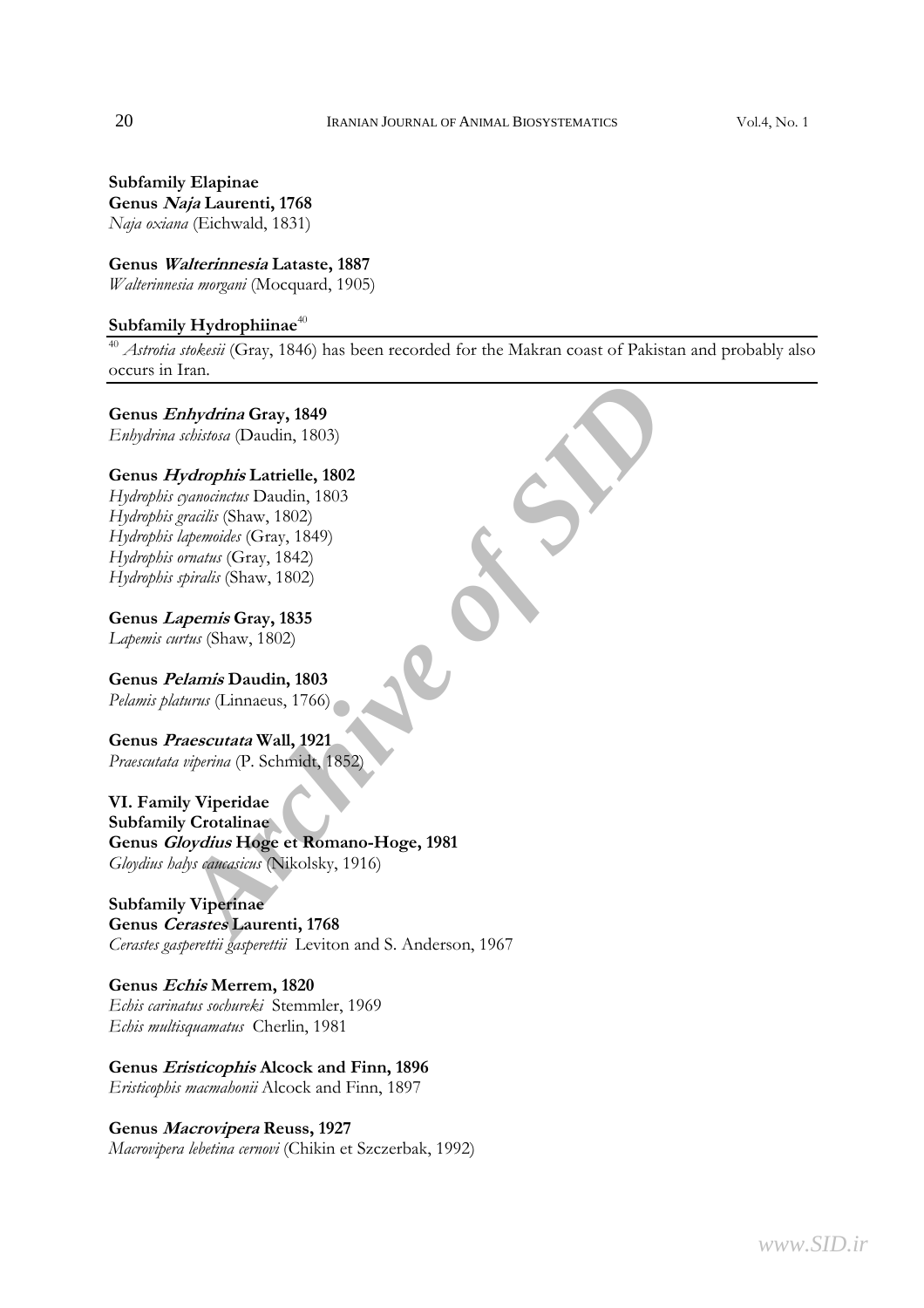*Macrovipera lebetina obtusa* (Dwigubsky, 1832)<sup>41</sup>

41 According to Venchi and Sindaco (2006), the ssp. *obtusa* Dwigubskij, 1832 includes *euphratica*  Martin, 1838, *turanica* Černov in Terent'ev & Černov, 1940 and *cernovi* Chikin & Ščerbak, 1992.

## **Genus Montivipera Nilson, Tuniyev, Andrén, Orlov, Joger and Herrmann, 1999**

*Montivipera albicornuta* (Nilson and Andrén, 1985) *Montivipera latifii* (Mertens, Darevsky and Klemmer, 1967) *Montivipera raddei raddei* (Boettger, 1890) *Montivipera raddei kurdistanica* (Nilson and Andrén, 1986)<sup>42</sup>

42 Quoted later as a full species by Nilson *et al*. (1999).

*Montivipera wagneri* (Nilson and Andrén, 1984)<sup>43</sup>

43 The specific distinctness of *V. wagneri* Nilson & Andrén, 1984 is based only on electrophoretic studies (Joger & Meder 1997).

## **Genus Pseudocerastes Boulenger, 1896**

*Pseudocerastes persicus* (Duméril, Bibron, and Duméril, 1854) *Pseudocerastes fieldi* K. Schmidt, 1930 *Pseudocerastes urarachnoides* Bostanchi, S. Anderson, Kami, and Papenfuss, 2006

## **Genus Vipera Laurenti, 1768**<sup>44</sup>

44 Joger *et al.* (2003) identify five "evolutionary groups (species)" within the *V. kaznakovi-ursinii*  complex: 1) *ursinii* including all European subspecies, 2) *renardi* including *eriwanensis* and Central Asian "*ursinii*", 3) *anatolica*, 4) *darevskii,* 5) *kaznakovi* with *dinniki* and *orlovi*.

\_\_\_\_\_\_\_\_\_\_\_\_\_\_\_\_\_\_\_\_\_\_\_\_\_\_\_\_\_\_\_\_\_\_\_\_\_\_\_\_\_\_\_\_\_\_\_\_\_\_\_\_\_\_\_\_\_\_\_\_\_\_\_\_\_\_\_\_\_\_\_\_\_\_\_\_\_\_

*Vipera (Acridophaga) ebneri* Knoeppfler and Sochurek, 1955 *Vipera (Acridophaga) eriwanensis* (Reuss, 1933)

## **ACKNOWLEDGEMENTS**

*Aragneri* (Nilson and Andrén, 1984)<sup>43</sup><br> *Aragneri* (Nilson and Andrén, 1984)<sup>43</sup><br> *Archive Donger & Meder 1997*).<br> *Beudocerastes* Boulenger, 1896<br> *Archive primalic Unneeril, Bibron, and Duméril, 1854*<br> *Archive primali* We are grateful to Göran Nilson, Claes Andren, Bahram H. Kiabi, Muhammad Sharif Khan, Theodore J. Papenfuss and Hamidreza Esmaeili. We are also indebted to Hiwa Faizi, Roman Nazarov, Alireza Naderi, Hanyeh Ghafary, Mehregan Ebrahimi, Hamed Cheatsazan, Omid Mozaffari and Fariborz Heidari.

## **LITERATURE CITED**

ANDERSON, S. C. 1979. Synopsis of the turtles, crocodiles, and amphisbaenians of Iran. *Proceedings of the California Academy of Sciences*, ser. 4, 41(22[2 March]):501-528, figs. 1-11, 12-14 [maps].

ANDERSON, S. C. 1999. *The Lizards of Iran*. Society for the Study of Amphibians and Reptiles. Oxford, Ohio. 442pp.

ANDERSON, S. C. in press. Lizards. *Encyclopaedia Iranica*. Encyclopaedia Iranica Foundation, Inc., New York.

ARNOLD, E. N., O. ARRIBAS, AND S. CARRANZA. 2007. Systematics of the Palaearctic and Oriental lizard tribe Lacertini (Squamata: Lacertidae: Lacertinae), with descriptions of eight new genera. *Zootaxa* (1430): 1-86.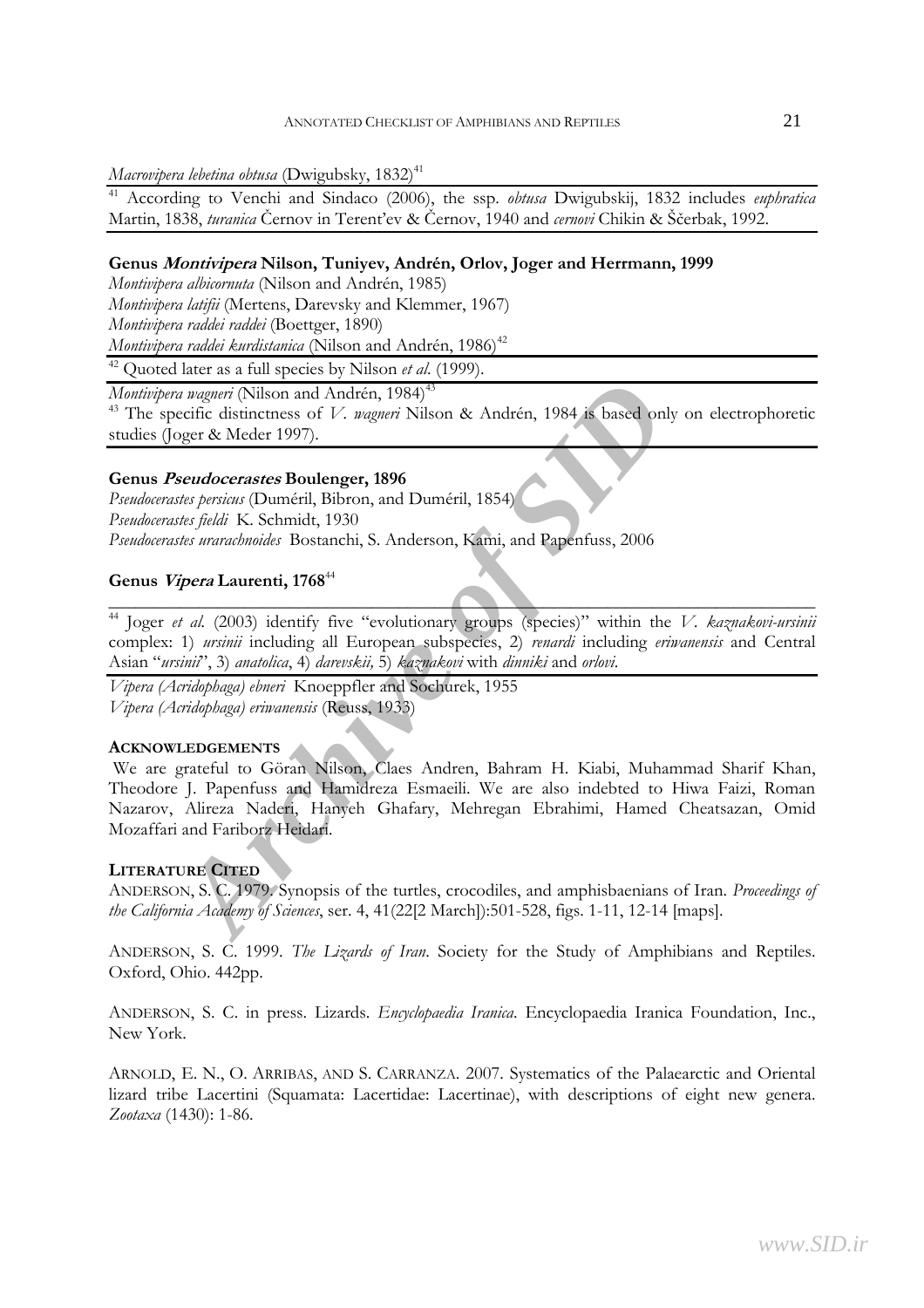BALOUTCH, M. AND H. G. KAMI. 1995. *Amphibians of Iran*. Tehran University Press. Tehran. Iran. 177pp. (In Persian).

BAUER, A. M. 2003. On the identity of *Lacerta punctata* Linnaeus, 1758, the type species of the genus *Euprepis* Wagler, 1830, and the generic assignment of Afro-Malagasy skinks. *African Journal of Herpetology*, 52: 1-7.

BAUER, A. M., T. JACKMAN, E. GREENBAUM, AND T. J. PAENFUSS. 2006. Confirmation of the occurrence of *Hemidactylus robustus* Heyden, 1827 (Reptilia: Gekkonidae) in Iran and Pakistan. *Zoology in the Middle East*, 39: 59-62.

BILLING, H. & B. SCHÄTTI. 1984. Vorläufige Mitteilung zum Subspezies-Problem bei *Vipera lebetina*  (Linnaeus, 1758). *Salamandra*, Bonn, 20: 65-69.

BISCHOFF, W. 1993. *Elaphe hohenackeri* - Transkaukasische Kletternatter. In: Böhme W . (ed.), *Handbuch der Reptilien und Amphibien Europas*, Band 3/I., Schlangen (Serpentes) I. Aula-Verlag Wiesbaden (317-330).

BARTH, D., D. BERNHARD, G. FRITZSCH, U. FRITZ. 2004. The freshwater turtle genus *Mauremys*  (Testudines, Geoemydidae) – a textbook example of an east-west disjunction or a taxonomic misconcept? *Zool. Scr*., 33: 213-221.

Bosch, H. A. J. in den. 1999. The status of *Lacerta mostoufii* Baloutch, 1977 (Reptilia: Lacertidae). *Zoology in the Middle East, Heidelberg* 19:13-15, table 1.

Brandstätter, F. 1995. Eine Revision der Gattung *Psammophis* mit Berücksichtung der Schwesterngattungen innerhalb des Tribus Psammophiini (Colubridae: Lycodontinae). Diss. Dokt. Naturw., Univ. Saarlandes, Saarbrücken, Teil I : 1-334; Teil I: 335-480.

Buskirk, J.R., C. Keller, A. C. Andreu. 2001. *Testudo graeca* Linnaeus, 1758 – Maurische Landschildkröte, pp. 125-178. In: Fritz, U. (ed.), *Handbuch der Reptilien und Amphibien Europas*. Band 3/IIIA: Schildkröten I. Wiebelsheim, Aula-Verlag.

H. & B. SCHÄTTI. 1984. Vorläufige Mitteilung zum Subspezies-Problem 1, 1758). *Salamandra*, Bonn, 20: 65-69.<br>
<sup>7</sup>, W. 1993. *Elaphe Iohenackeri* - Transkaukasische Kleitermatter. In: B. *der Reptilien und Amphibien Europas* CARRANZA, S., E. N. ARNOLD, AND J. M. PLEGUEZUELOS. 2006. Phylogeny, biogeography, and evolution of two Mediterranean snakes, *Malpolon monspessulanus* and *Hemorrhois hippocrepis*  (Squamata, C olubridae), using mtDNA sequences. *Molecular Phylogenetics and Evolution,* San Diego, 40: 532-546.

CHKHIKVADZE, V.M., N. G. AMIRANASHVILI, C. H. ATAEV. 1990. [New subspecies of tortoise from the southwestern Turkmenistan]. Izvestiya Akademii Nauk Turkmenskoi SSR. Ser. Biol. 1, 72–75 (in Russian).

DAVID, P. AND I. INEICH. 1999. Les serpents venimeux du monde: systématique et Répartition. *Dumerilia*, Paris, 3: 3-499.

DE HAAN, C. C., 1996. *Malpolon monspessulanus* (Hermann, 1804) – Europäische Eidechsennatter. In: Böhme, W . (Ed.), *Handbuch der Reptilien und Amphibien Europas.* Band 3/II Schlangen (Serpentes) II (665-756).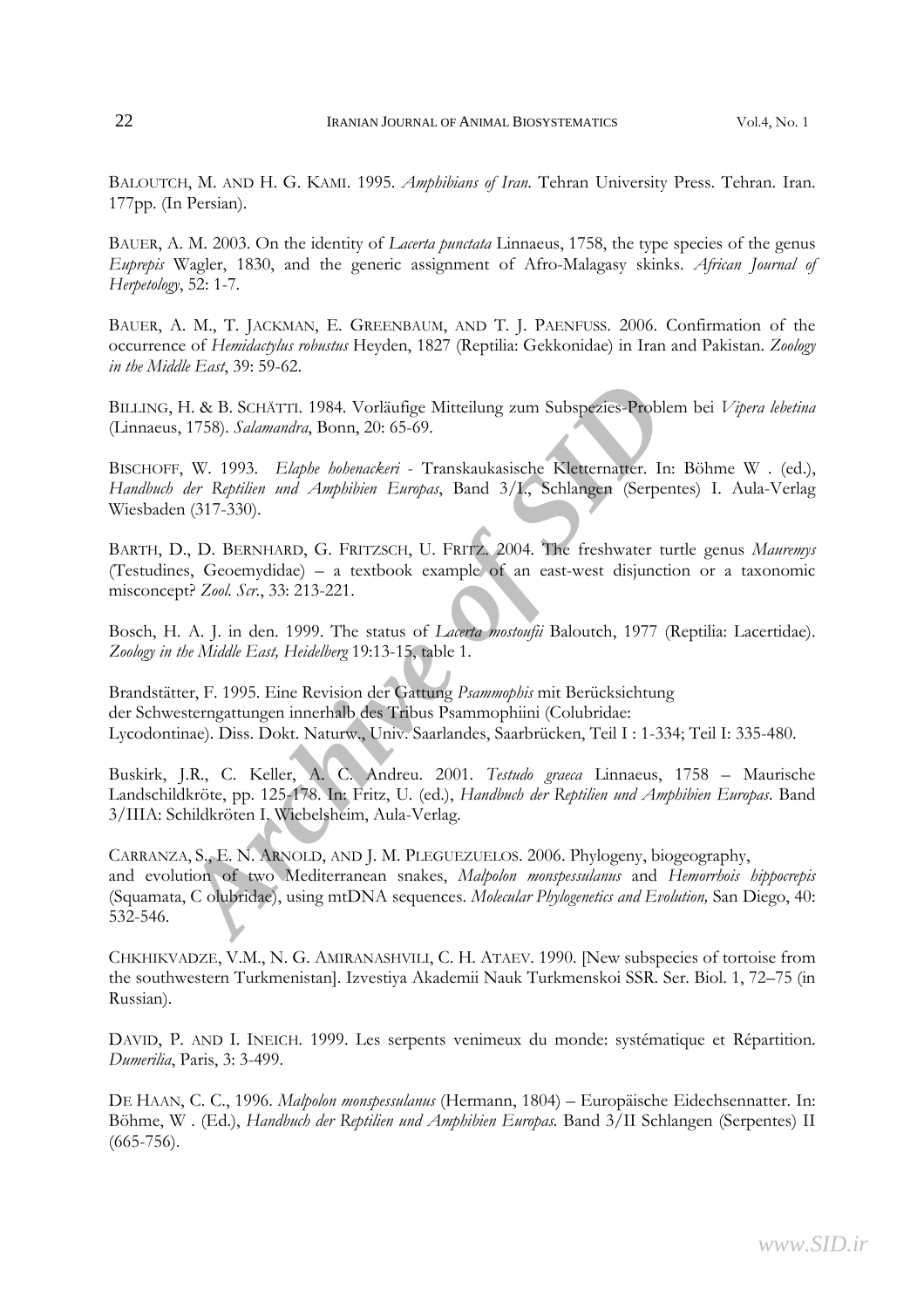DOCZENKO, I. B. 1985. Revizia roda *Eirenis* (Reptilia, Colubridae). Soobshehenie I. Vosstanovlenieroda *Pseudocyclophis* Boettger, 1888. [Revision of the genus *Eirenis* (Reptilia, Colubridae). Communication 1. Resurrection of the genus *Pseudocyclophis* Boettger, 1888.]. *Vestnik Zoologii*, Kiev, 1985: 41-44. (in Russian).

DOCZENKO, I. B., 1989. A review of the genus *Eirenis* (Reptilia, Colubridae). [Communication 2. Structure of the genus *Eirenis*]. *Vestnik Zoologii,* Kiev, 1989: 23-29. [in Russian with English summary].

ERNST, C. H., R. G. M. ALTENBURG, R. W. BARBOUR. 2000. *Turtles of the World*. World Biodiversity Database, CD-ROM Series, Windows, Version 1.2. Amsterdam, Biodiversity Center of ETI.

FAHIMI, H., T. J. PAPENFUSS, AND S. C. ANDERSON. In press. Geographical distribution: *Scincus mitranus*. Herpetological Review.

FELDMAN, C. R, J. F. PARHAM. 2002. Molecular phylogenetics of Emydine turtles: taxonomic revision and the evolution of shell kinesis. *Molecular Phylogenetics and Evolution* **22:** 388–398.

FRITZ, U., 1992. Zur innerartlichen Variabilität von *Emys orbicularis* (Linnaeus, 1758). 2. Variabilität in Osteuropa und Redefinition von *Emys orbicularis orbicularis* (Linnaeus, 1758) und *E. o. hellenica*  (Valenciennes, 1832). *Zool. Abh. Mus. Tierk*. *Dresden*, 47: 37-77.

FRITZ, U., 1994. Zur innerartlichen Variabilität von *Emys orbicularis* (Linnaeus, 1758). 4. Variabilität und Zoogeographie im pontokaspischen Gebiet mit Beschreibung von drei neuen Unterarten. *Zool. Abh. Mus. Tierk. Dresden*, 48: 53-93.

FRITZ, U. AND P. HAVAŠ. 2006. *Checklist of Chelonians of the World*. CITES Nomenclature Committee and the German Agency for Nature Conservation. German Federal Ministry of Environment, Nature Conservation and Nuclear Safety and Museum of Zoology Dresden. 230 pp.

*Archive Contention, R. W. BAKNOUR. 2000. Thints by the wind. W. C. D. ROSEN SCHEMB, WINDINGTON, R. W. SANCHONGTON, The Wall West There II, T. J. P. P. P. P. P. P. P. P. P. R. S. C. ANDERSON. In press. Geographical dis He* FRITZ, U., A. K. HUNDSDÖRFER, P. ŠIROKÝ, M. AUER, H. KAMI, J. LEHMANN, L. F. MAZANAEVA, O. TÜRKOZAN, AND M. WINK. 2007. Phenotypic plasticity leads to incongruence between morphology-based taxonomy and genetic differentiation in western Palaearctic tortoises (*Testudo graeca* complex; Testudines, Testudinidae). *Amphibia-Reptilia*. 28: 97-121.

FRITZ, U. and T. WISCHUF. 1997. Zur Systematik westasiatisch-südosteuropäischer Bachschildkröten (Gattung *Mauremys*). *Zool. Abh. Mus. Tierk. Dresden*, 49: 223-260.

FROST, D. R., T. GRANT, J. FAIVOVICH, R. H. BAIN, A. Haas, C. F. B. Haddad, R. O. De Sá, A. Channing, M. Wilkinson, S. C. Donnellan, C. J. Raxworthy, J. A. Campbell, B. L. Blotto, P. Moler, R. C. Drewes, R. A. Nussbaum, J. D. Lynch, D. M. Green, and W. C. Wheeler. 2006. The Amphibian Tree of Life. *Bulletin of the American Museum of Natural History*:370.

GOLUBEV, M. L AND T. S. SATTOROV. 1992. [On Intraspeciflic Structure and Intraspecific relations of the Ear-'Folded Toad Agama *Phrynocephalus mystaceus* (Reptilia, Agamidae)]. *Vestnik Zoologii* 19(3):26-32. (In Russian).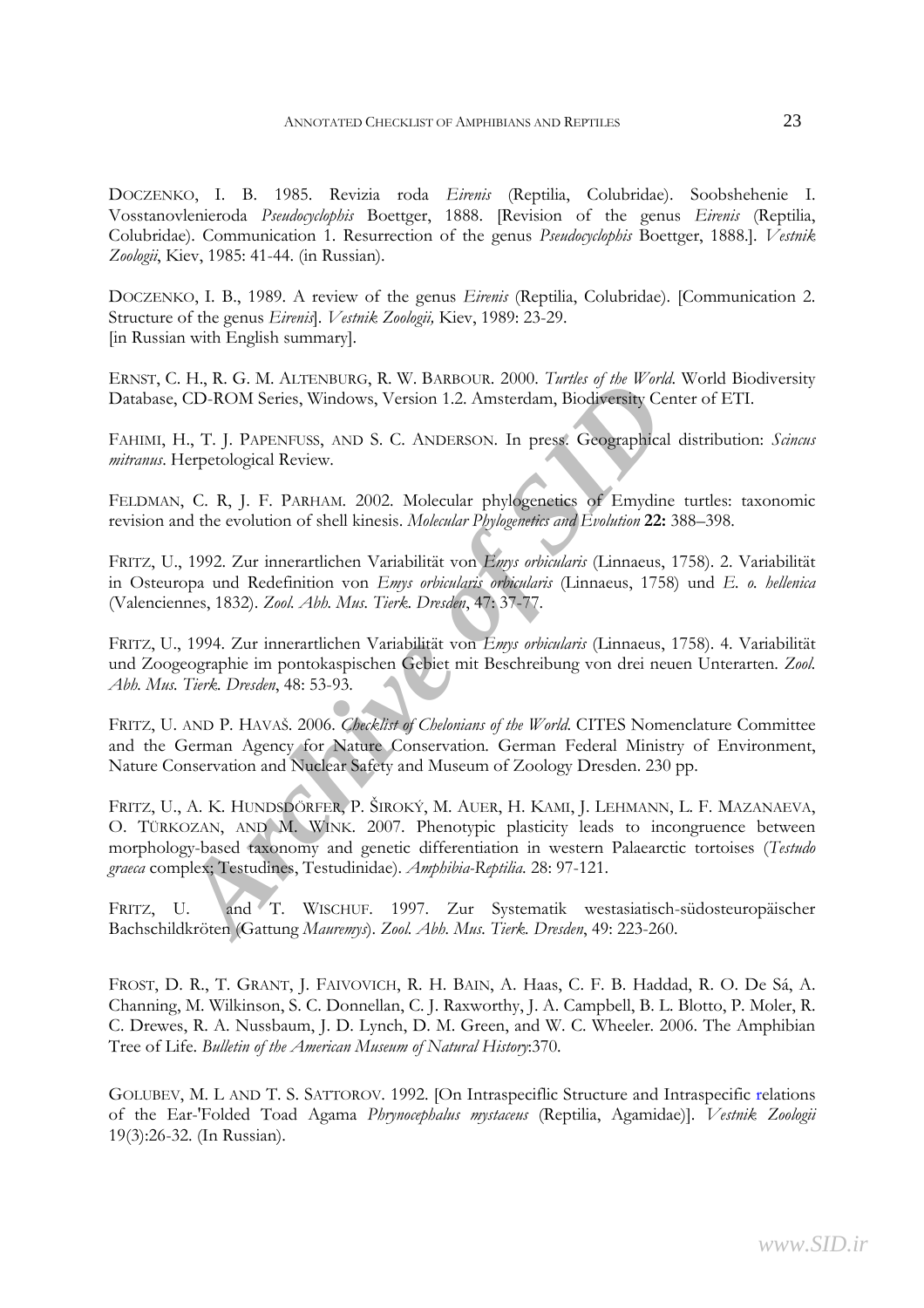GRIFFITH, H., A. NGO, and R. W. MURPHY. 2000. A cladistic evaluation of the cosmopolitan genus *Eumeces* Wiegmann (Reptilia, Squamata, Scincidae). *Russian Journal of Herpetology* 7(1[January-April]):1- 16, 16.

D. GUICKING, R. LAWSON, U. JOGER AND M. WINK. 2006. Evolution and phylogeny of the genus *Natrix* (Serpentes: Colubridae)**.** *Biological Journal of the Linnean Society*, 2006, **87**, 127–143. With 5 figures.

HARRIS, D. J. AND E. N. ARNOLD. 2000. Elucidation of the relationships of spiny-footed lizards, *Acanthodactylus* sp. (Reptilia: Lacertidae) using mitochondrial DNA sequences and morphology, with comments on their biogeography and evolution. Journal of Zoology, London, 252: 351-362.

HELFENBERGER, N. 2001. Phylogenetic relationships of Old World ratsnakes based on visceral organ topography, osteology and allozyme variation - *Russian Journal of Herpetology*, Moscow, 8: 1-64.

HERRMANN H.-W., U. JOGER, P. LENK, AND M. WINK. 1999. Morphological and molecular phylogenies of Viperines: conflicting evidencies ? - In: Joger U. (ed.), Phylogeny and systematics of the Viperidae. *Kaupia*, Darmstadt, 8: 21-30.

HERRMANN, H.-W., U. JOGER, AND G. NILSON. 1992. Molecular phylogeny and systematic of viperine snakes I . General phylogeny of European vipers (*Vipera* sensu stricto). *Proceedings of the 6th Ordinary General Meeting, SEH , Budapest*, pp. 219-224.

*Archive* sp. (Reptilia: Lacertidae) using mitochondrial DNA sequences and n<br>
son their biogeography and evolution. Journal of Zoology, London, 252: 3<br> *AFRGER*, N. 2001. Phylogenetic relationships of Old World ratsnakes b HERRMANN, H.-W., U. JOGER, G. NILSON, AND C. G. SIBLEY. 1987. First steps towards a biochemically based reconstruction of the phylogeny of the genus *Vipera.* In: Van Gelder, J. J., H. Strijbosch, and P. J. M. Bergers (eds.). *Proceedings of the 4th Ordinary General Meeting, SEH, Nijmegen*: 195-200.

JOGER, U., S. A. KALYABINA-HAUF, S. SCHWEIGER, W. MAYER, N. L. ORLOV, AND M. WINK. 2003. Phylogeny of Eurasian *Vipera* (Subgenus *Pelias*). *12th Ordinary General Meeting S.E.H., St. Petersburg, Russia*, 12-16 August 2003. Abstracts: 77.

JOGER U., A. TEYNIÉ, AND D. FUCHS. 1988. Morphological characterization of *Vipera wagneri* Nilson and Andrén, 1984, with first description of the males. *Bonn. zool. Beitr*., Bonn, 39: 221-228.

KHAN, M. S. 2006. *Amphibians and Reptiles of Pakistan*. Krieger Publishing Co., Malabar, Florida, xvi + 311 pp., 180 col. pls.

KLUGE, A. G. 1985. Notes on gekko nomenclature (Sauria: Gekkonidae). Zoologische Mededelingen Leiden 59: 95–100.

KLUGE, A. G. 1991. Checklist of gekkonid lizards. *Smithsonian Herpetological Information Service, Washington, D.C.* (85):1-35.

KLUGE, A. G. 1993. *Gekkonoid lizard taxonomy*. International Gecko Society, San Diego. 245 pp.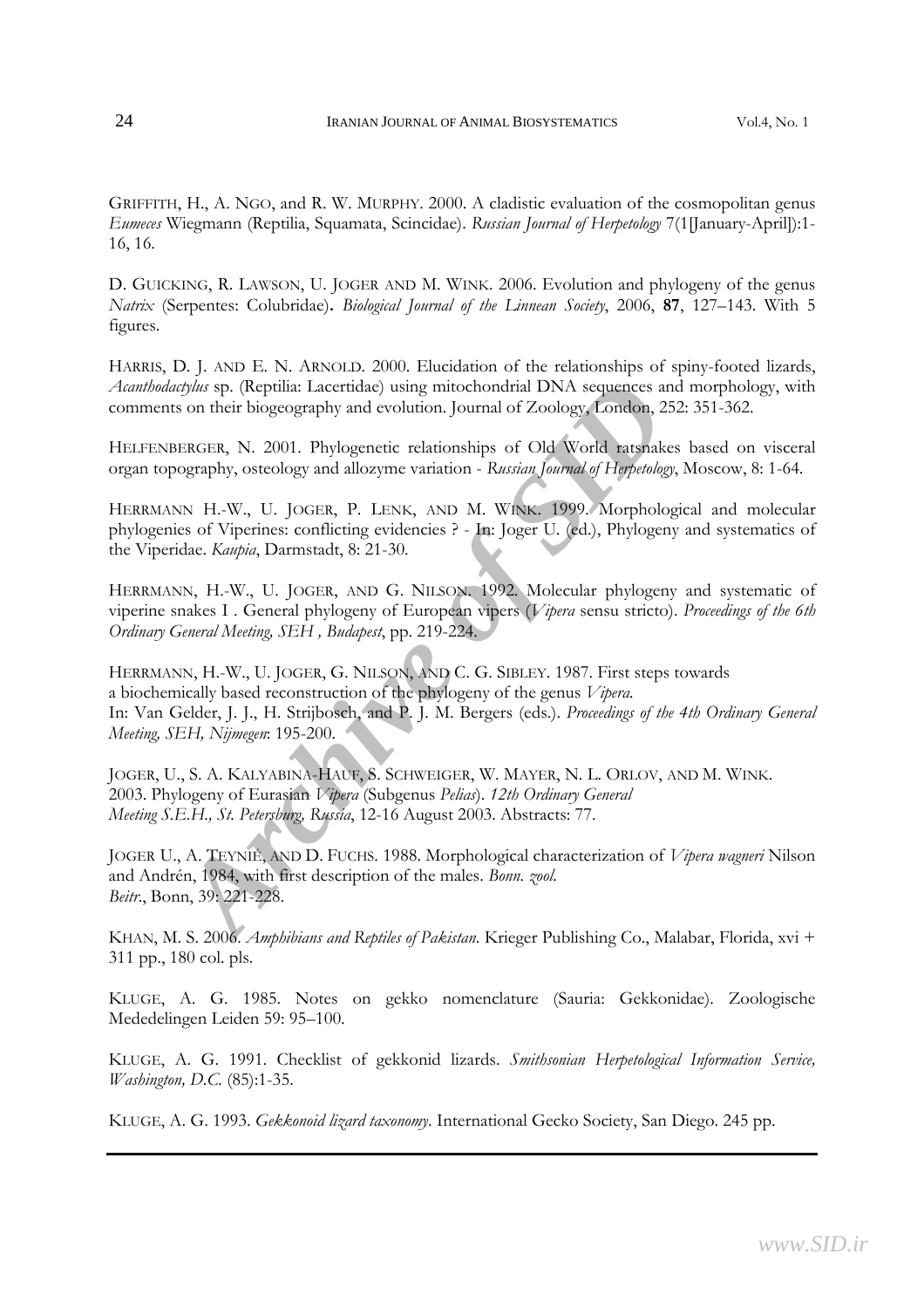KLUGE, A. G. 2001. Gekkotan lizard taxonomy. *Hamadryad* 26(1[July]):1-209.

KNIGHT A., L. D. DENSMORE II, AND E. D. RAEL. 1992. Molecular systematics of the *Agkistrodon*  complex. In: Campbell, J. A. and E. D. Brodie (eds.), *Biology of the Pitvipers*. Selva, Tyler, Texas, (49- 70).

Krysko, K. L., H. REHMAN, and K. Auffenberg. 2007. A new species of *Cyrtopodion* (Gekkonidae: Gekkoninae) from Pakistan. Herpetologica, 63(1):100–113.

LATIFI, M. 1984. *[The Snakes of Iran]*. Iranian Department of the Environment, Tehran, Iran. 221 pp. (in Persian).

LATIFI, M. 1991. *The Snakes of Iran*, English edition. Society for the Study of Amphibians and Reptiles, Oxford, Ohio. viii + 159 pp., 24 text-figs; 25 col. pls., 3 tables. (Translated from the Iranian edition by Sajadian, Sepideh; volume editors, A. Leviton and G. Zug).

LATIFI, M. 2000. *Snakes of Iran*. 3rd Ed. Department of Environment; Tehran, Iran. 478 pp. (In Persian).

LE, M., C. J. RAXWORTHY, W. P. MCCORD, AND L. MERTZ. 2006. A molecular phylogeny of tortoises (Testudines: Testudinidae) based on mitochondrial and nuclear genes. *Molecular Phylogenetics and Evolution*, 40, 517-531.

LENK, P., S. KALYABINA, M. WINK, AND U. JOGER. 2001. Evolutionary relationships among the true vipers (Reptilia: Viperidae) inferred from Mitochondrial DNA sequences. *Molecular Phylogenetics and Evolution*, San Diego, 19: 94-104.

**Archive State of Transfer of Science State State State State State State State State State Oxford, Ohio. viii + 159 pp., 24 text-figs; 25 col. pls, 3 (albes. (Translated Sajadian, Sepideh; volume editors, A. Leviton and G** LENK, P., U. JOGER, AND M. WINK. 2001. Phylogenetic relationships among European ratsnakes of the genus *Elaphe* Fitzinger based on mitochondrial DNA sequence Comparisons. *Amphibia-Reptilia*, Leiden, 22: 329-339.

KEOUGH, J. S. 1998. Molecular phylogeny of elapid snakes and a consideration of their biogeographic history. Biological Society of the Linnaean Society, 63:177-203, 4 figs.

LITVINCHUK, S. N., L. J. BORKIN, D. V. SKORINOV, AND J. M. ROSANOV. 2008. A new species of common toads from the Talysh Mountains, south-eastern Caucasus: genome size, allozyme, and morphological evidences. *Russian Journal of Herpetology*, 15(1): 19 – 43.

MACEY J. R., N. B. ANANJEVA, Y. WANG, AND T. J. PAPENFUSS. 2000. Phylogenetic relationships among Asian gekkonid lizard formerly of the genus *Cyrtodactylus* based on cladistic analyses of allozymic data: monophyly of *Cyrtodactylus* and *Mediodactylus*. *Journal of Herpetology*, **32**(2), 258 – 265.

MACEY, J. R., J. A. SCHULTE II, A. LARSON, B. S. TUNIYEV, N. L. ORLOV, AND T. J. PAPENFUSS. 1999. Molecular phylogenetics, tRNA evolution and historical biogeography in anguid lizards and related taxonomic families. *Molecular Phylogenetics and Evolution,* 12(3[August]):250-272, figs. 1-5.

MAUSFELD, P AND A. SCHMITZ. 2003. Molecular phylogeography, intraspecific variation and speciation of the Asian scincid lizard genus *Eutropis* Fitzinger, 1843 (Squamata: Reptilia: Scincidae): taxonomic and biogeographic implications. *Organism Diversity and Evolution* 3:161–171, figs. 1–2.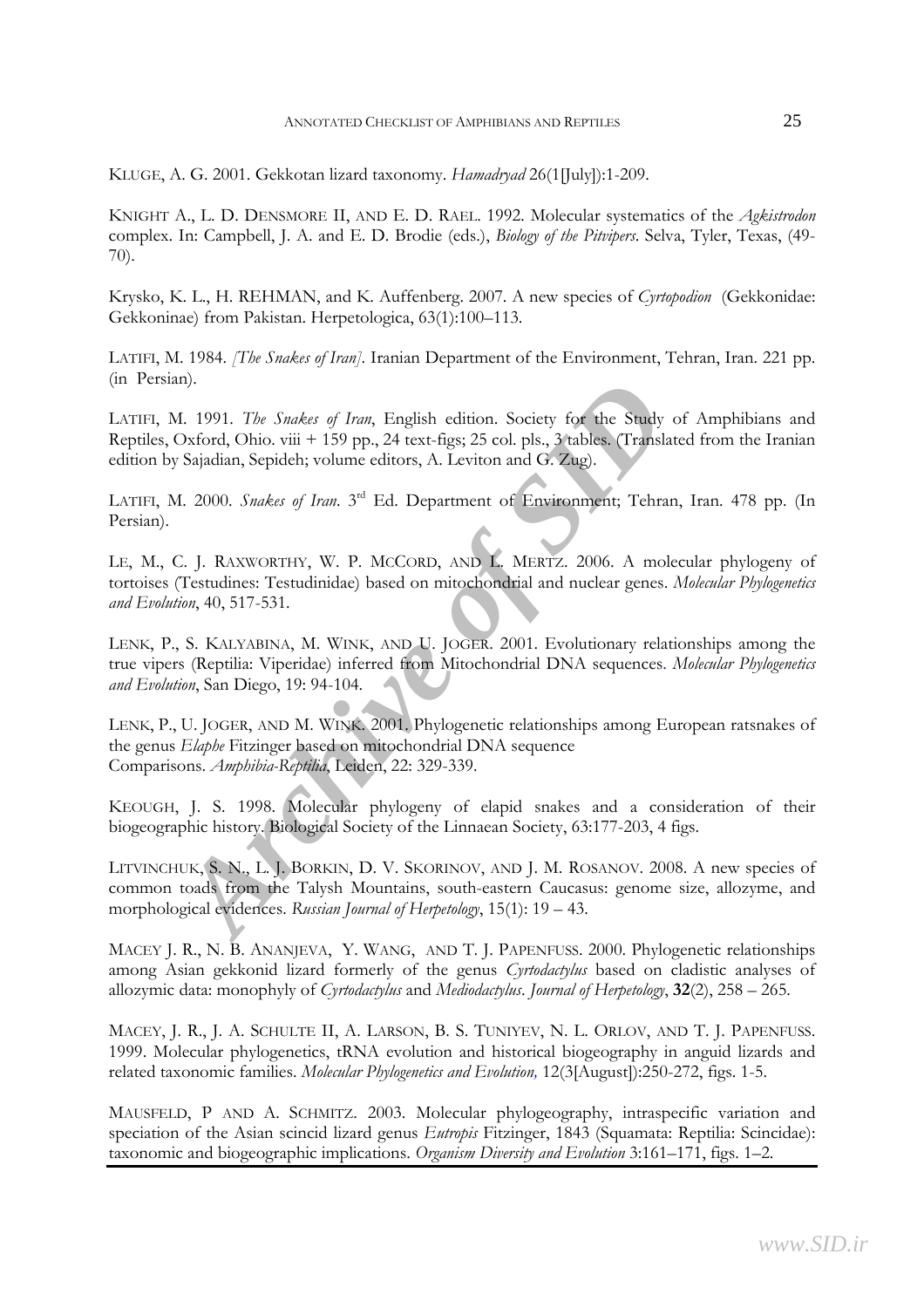MAUSFELD, P., A. SCHMITZ, W. BÖHME, B. MISOF, D. VRCIBRADIC, AND C. F. D. ROCHA. 2002. Phylogenetic affinities of *Mabuya atlantica* Schmidt, 1945, endemic to the Atlantic Ocean Archipelago of Fernando de Noronha (Brazil): Necessity of partitioning the genus *Mabuya* Fitzinger, 1826 (Scincidae: Lygosominae). *Zoologischer Anzeiger* 241(2002):281-293, figs. 1-2, tables 1-3.

MORAVEC, J., M. FRANZEN, AND W. BÖHME. 2006. Notes on the taxonomy, nomenclature and distribution of the *Trachylepis* (formerly *Mabuya*) *aurata* (Linnaeus, 1758) complex. Pp. 89–93 *in:* M Vences, J. Köhler, T. Ziegler, and W. Böhme, eds., *Herpetologia Bonnensis II*. (Includes figs. 1–5.) *Proceedings of the 13th Congress of the Societas Europaea Herpetologica*. Societas Europaea Herpetologica, Bonn, Germany.

MCDIARMID, R.W. J. A. CAMPBELL, AND T. A. TOURÉ. 1999. *Snake Species of the World. A taxonomic and geographic reference*. Vol.1. The Herpetologists' League, Washington D.C., 511 pp.

NAGY, Z. T., R. LAWSON, U. JOGER AND M. WINK. 2003. Molecular systematics of racers, whipsnakes and relatives (Reptilia: Colubridae) using mitochondrial and nuclear markers. *J. Zool. Syst. Evol. Research* 42 (2004) 223–233.

NAGY, Z. T., J. F. SCHMIDTLER, U. JOGER, AND M. WINK. 2003. Systematik der Zwergnattern (Reptilia: Colubridae: *Eirenis*) und verwandter Gruppen anhand von DNA-Sequenzen und morphologischen Daten - *Salamandra*, Rheinbach, 39: 149-168.

NAZAROV, R. A. AND M. RAJABIZADEH. 2007**.** A new species of angular-toed gecko of the genus *Cyrtopodion* (Squamata: Sauria: Gekkonidae) from south-east Iran (Sistan-Baluchistan Province)**.**  *Russian Journal of Herpetology* 14(2): 137 – 144.

Nilson, G. and C. Andrén. 1984. A taxonomic account to the Iranian ratsnakes of the *Elaphe longissima* species-group. *Amphibia-Reptilia,* Leiden*,* 5: 157-171.

Nilson, G. and C. Andrén. 1986.. The mountain vipers of the Middle East - The *vipera xanthina* complex (Reptilia, Viperidae). *Bonn. zool. Monogr.*, Bonn , 20: 1-90.

**EXECUTE:** AND T. A. TOURE. 1999. *Syake Species of the Wohic reference.* Vol.1. The Herpetologists' League, Washington D.C., 511 pp.<br> *A.* T., R. LAWSON, U. JOGER AND M. WINK 2003. Molecular systems and relatives (Reptili NILSON, G. AND C. ANDRÉN. 1988. *Vipera lebetina transmediterranea*, a new subspecies of viper from North Africa, with remarks on the taxonomy of *Vipera lebetina* and *Vipera mauritanica* - *Bonn. zool. Beitr*., Bonn, 39: 371-379.

NILSON, G. AND C. ANDRÉN. 1997. Evolution, systematics and biogeography of Palaearctic vipers. In: Thorpe, R .S., W. Wüster, and A. Malhotra (eds.). Venomous snakes: ecology, evolution and snakebite - *Symp. Zool. Soc. London*, 70: 31-42.

NILSON, G. AND C. ANDRÉN. 2001. The meadow and steppe vipers of Europe and Asia - the *Vipera*  (*Acridophaga*) *ursinii* complex. *Acta zool. Acad. Scient. hung.*, Budapest, 47: 87-267.

NILSON, G., B. S. TUNIYEV, C. ANDRÉN, N. L. ORLOV, U. JOGER, AND H-W. HERRMANN. 1999. Taxonomic position of the *Vipera xanthina* Complex. In: Joger, U . (ed.), Phylogeny and Systematics of the Viperidae - *Kaupia*, Darmstadt, 8: 99-102.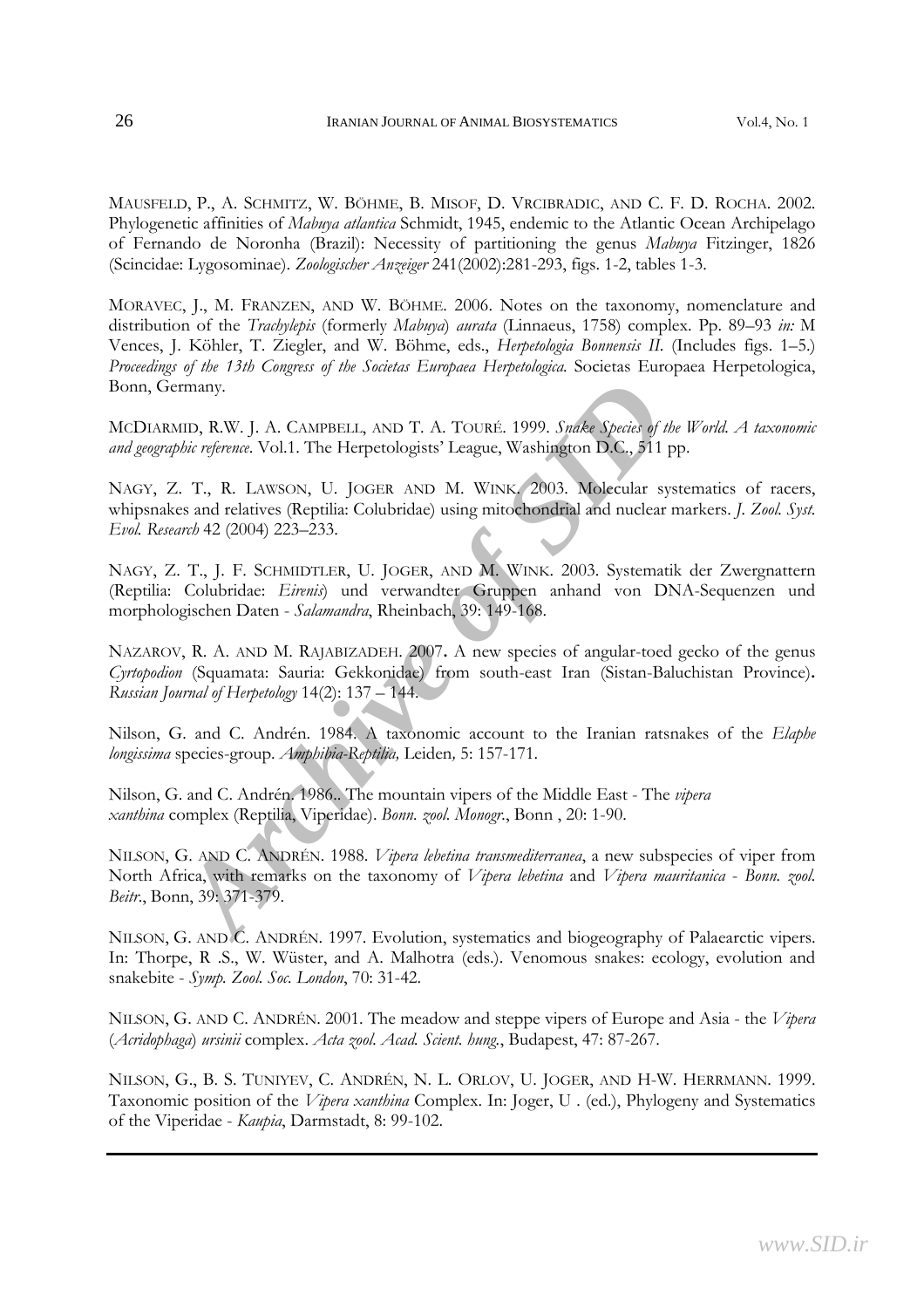NILSON, G., B. S. TUNIYEV, C. ANDRÉN, AND N. L. ORLOV. 1999. Vipers of Caucasus: taxonomic considerations. In: Joger, U. (ed.), Phylogeny and Systematics of the Viperidae - *Kaupia*, Darmstadt, 8: 103-106.

NILSON, G., B. S. TUNIYEV, N. ORLOV, M. HÖGGREN, and C. ANDRÉN. 1995. Systematics of the vipers of the Caucasus: Polymorphism or sibling species ? – *Asiatic Herpetological Research,* Berkeley, 6: 1-16.

NILSON, G. AND N. RASTEGAR-POUYANI. 2007. *Walterinnesia aegyptia* Lataste, 1887 (Ophidia: Elapidae) and the status of *Naja morgani* Mocquard 1905. *Russian Journal of Herpetology* 14(1): 7 – 14.

ORLOV, N. L. AND A. V. Barabanov. 1999. Analysis of nomenclature, classification and distribution of the *Agkistrodon halys - Agkistrodon intermedius* complexes: a critical review - *Russian Journal Herpetology*, Moscow, 6: 167-192.

**ALLAND A. V. Barabanov. 1999. Analysis of nomenclature, elassification**<br>*Agkistrodon halfs - Agkistrodon intermedius* complexes: a critical review  $\gamma$ , Moscow, 6: 167-192.<br>J.F., J.R. MACEY, T.J. PAPENFUSS, C.R. FELDMAN, PARHAM, J.F., J.R. MACEY, T.J. PAPENFUSS, C.R. FELDMAN, O. TÜRKOZAN, R. POLYMENI, AND J.L. BOORE. 2006. The phylogeny of Mediterranean tortoises and their close relatives based on complete mitochondrial genome sequences from museum specimens. *Molecular Phylogenetics and Evolution*  38:50–64.

PARHAM, J. F., O. TÜRKOZAN, B. L. STUART, M. ARAKELYAN, S. SHAFEI, J. R. MACEY, Y. L. WERNER, AND T. J. PAPENFUSS. 2006. Genetic Evidence for Premature Taxonomic Inflation in Middle Eastern Tortoises. Proceedings of the California Academy of Sciences, Fourth Series, 57(33): 955–963, 2 figs., 1 table.

PERÄLÄ, J., 2001. A new species of Testudo (Testudines: Testudinidae) from the Middle East, with implications for conservation. *Journal of Herpetology* 35, 567–582.

PERÄLÄ, J., 2002. The genus *Testudo* Linnaeus, 1758 sensu lato (Testudines: Testudinidae): Phylogeny, Taxonomy, Conservation. Ph.D. thesis, University of Bristol, School of Biological Sciences.

PERÄLÄ, J., 2002. Morphological variation among Middle Eastern *Testudo graeca* L., 1758 (sensu lato), with a focus on taxonomy. *Chelonii*, 3: 78-108.

PERÄLÄ, J., 2002. The genus *Testudo* (Testudines: Testudinidae): phylogenetic inferences. *Chelonii*, 3: 32-39.

PERÄLÄ, J., 2004. *Testudo [graeca] buxtoni* Boulenger, 1920, pp. 11-12. In: Guyot-Jackson, G. (ed.), Numéro spécial *Testudo*. *Manouria*, 7 (22).

PERÄLÄ, J. 2004. Tortoise systematics: A critique of a recent paper by Van der Kuyl *et al.* (2002). *Herpetological Journal* 14:51–53.

PIEH, A., U. Fritz, and R. Berglas. 2002. New data on morphology, distribution and nomenclature of *Testudo graeca armeniaca* Chkhikvadze & Bakradze, 1991. *Faun. Abh. Mus. Tierk. Dresden*, 22: 329-345.

RASTEGAR-POUYANI, N., S. M. JOHARI, H. PARSA, AND E. RASTEGAR-POUYANI. 2007. *Field Guide to the Reptiles of Iran* (Volume 1: Lizards). Razi University Press. Kermanshah. Iran. 139p+119 color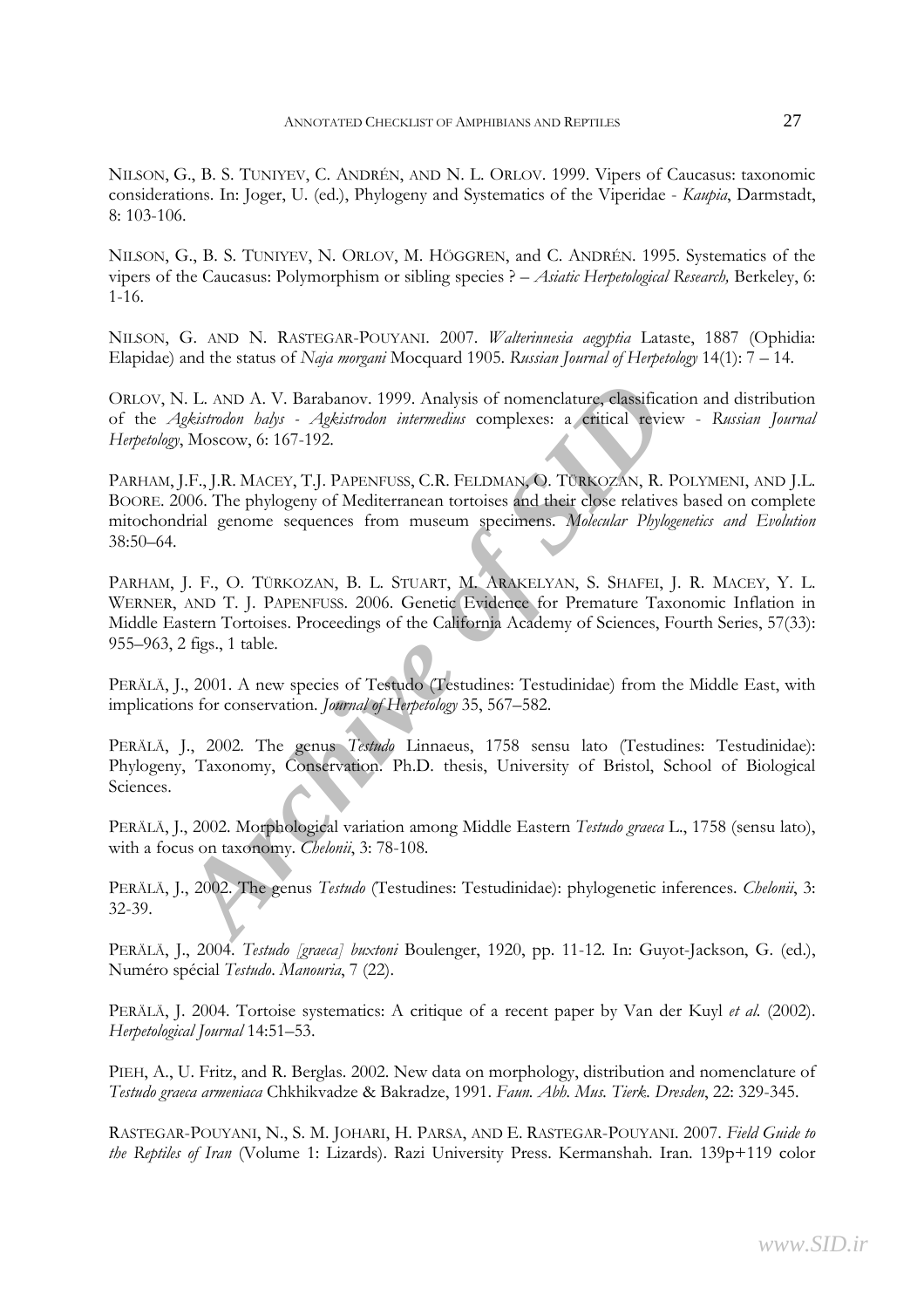plates.

SCHÄTTI, B. 2004. A preliminary contribution to *Platyceps najadum* (Eichwald, 1831) and systematic status of *Coluber atayevi* Tunijev & Shammakov, 1993 (Reptilia: Squamata: Colubrinae) - *Rev. suisse Zool.*, Genève, 111 (3): 525-538.

SCHÄTTI, B. AND A. AGASJAN. 1985. Ein neues Konzept fur den *Coluber ravergieri-C. nummifer*-Komplex (Reptilia, Serpentes, Colubridae) - *Zool. Abh. staatl. Mus. Tierk*., Dresden, 40: 109-123.

SCHÄTTI, B., I. BARAN, AND Ph. MAUNOIR. 2001. Taxonomie, Morphologie und Verbreitung der Masken-Schlanknatter *Coluber* (s.l.) *collaris* (Müller, 1878) - *Rev. suisse Zool.*, Genève, 108: 11-30.

SCHÄTTI, B. AND C. MCCARTHY. 1987. Relationships of the snake genera *Pythonodipsas* Günther and *Spalerosophis* Jan. *Bonner Zoologische Beiträge* 38(3):265–268.

SCHÄTTI, B. AND C. MCCARTHY. 2001. *Coluber* (sensu lato) *schmidtleri* n. sp. from the southern Zagros Mountains in Iran. *Herpetozoa* 14(1/2[30 June]):81–89, figs. 1–5.

SCHÄTTI B. AND C. MCCARTHY. 2004. Saharo-Arabian racers of the *Platyceps rhodorhachis* complex description of a new species (Reptilia: Squamata: Colubrinae). *Rev. suisse Zool.*, Genève, 111: 691-705.

SCHÄTTI, B. AND P. MONSCH. 2004. Systematics and phylogenetic relationships of Whip snakes (*Hierophis* Fitzinger) and *Zamenis andreana* Werner, 1917 (Reptilia: Squamata: Colubrinae). *Rev. suisse Zool.*, Genève, 111: 239-256.

Ferdanknatter *Coluber* (s.l.) *collaris* (Müller, 1878) - *Rev. suisse Zool.*, Genève, 10<br> *B.* AND C. MCCARTHY. 1987. Relationships of the snake genera *Pythonodip*<br> *ARCORTHY.* 1987. Relationships of the snake genera *P* SCHÄTTI, B. AND A. STUTZ. 2005. Morphology and systematic status of *Coluber karelini mintonorum*  Mertens, 1969 (Reptilia: Squamata: Colubridae). *Revue suisse de Zoologie* 112(2[June]):409–420, fig. 1 [map], col. pl. 1.

SCHÄTTI B., A. STUTZ, AND C. CHARVET. 2005. Morphology, distribution, and systematics of the slender racer *Platyceps najadum* (Eichwald, 1831) (Reptilia: Squamata: Colubrinae) - *Rev. suisse Zool.,*  Genève, 112: 573-625.

SCHÄTTI, BEAT, AND URS UTIGER. 2001. *Hemerophis*, a new genus for *Zamenis socotrae* Günther, and a contribution to the phylogeny of Old World racers, whip snakes, and related genera. *Revue suisse de Zoologie* 108(4[December]): 919–948, figs. 1–10, pl. 1.

SCHMIDTLER, J. F. 1993. Zur Systematik und Phylogenie des *Eirenis modestus*-Komplexes in Süd-Anatolien (Serpentes, Colubridae) - *Spixiana*, München, 16: 79-96.

SCHMIDTLER, J. F. 1997. Die Zwergnattern (*Eirenis modestus*-Komplex) des Antitaurus in Süd-Anatolien und ihre geographischen Beziehung zur begleitenden Herpetofauna - *Salamandra*, R heinbach, 33: 33-66.

SCHMIDTLER, J. F. AND I. BARAN. 1993. *Eirenis modestus* (Martin, 1838) – Kopfbinden Zwergnatter. In: Böhme, W . (Ed.), *Handbuch der Reptilien und Amphibien Europas*, Band 3/I Schlangen (Serpentes), (279-292).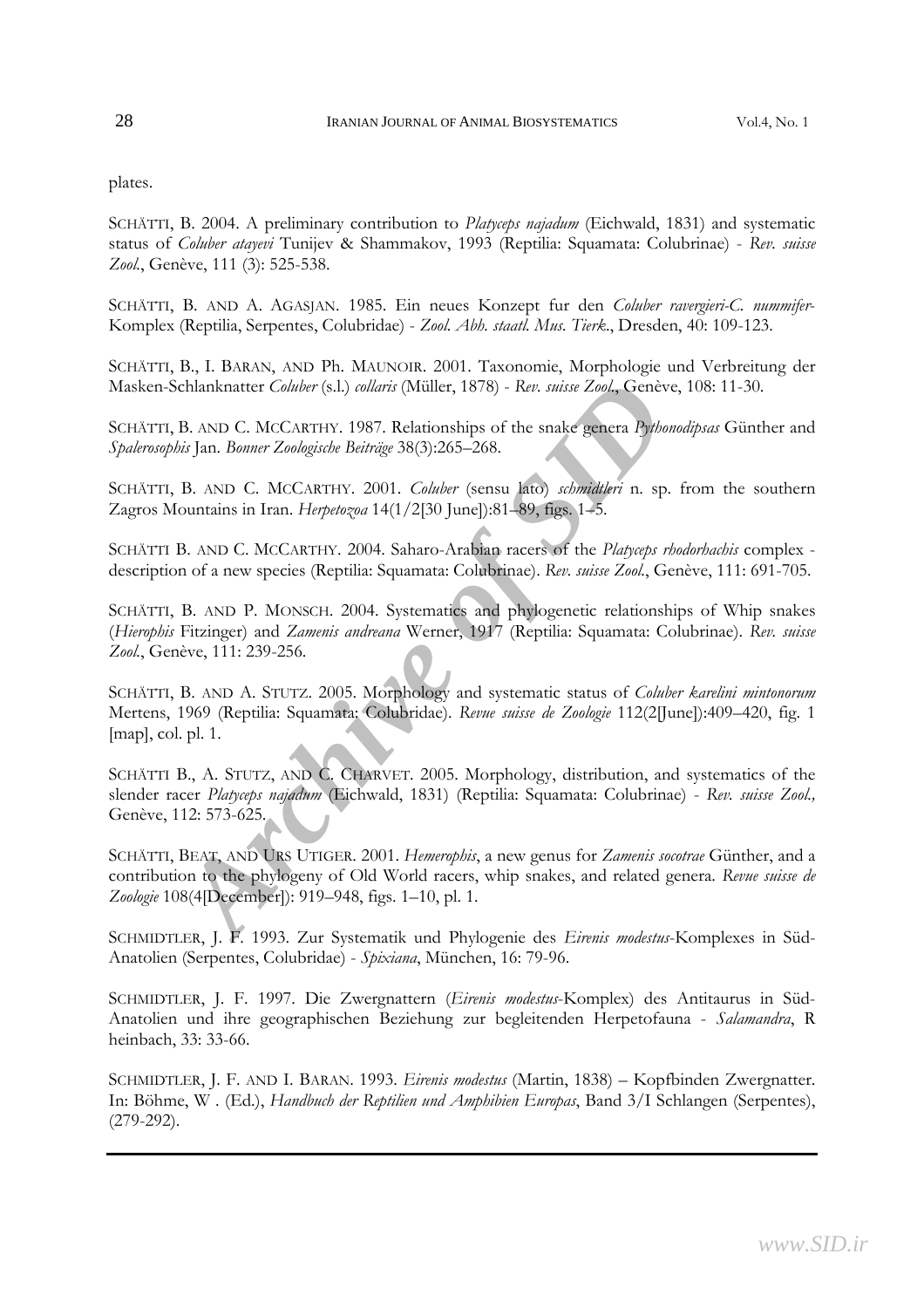SCHMITZ, A., P. MAUSFELD, AND D. EMBERT. 2004. Molecular studies on the genus *Eumeces*  Wiegmann, 1834: Phylogenetic relationships and taxonomic implications. *Hamadryad* 28(1 & 2[February]): 73–89.

SCHULTZ, K . D 1996. A monograph of the Colubrid snakes of the genus *Elaphe* Fitzinger. Ed. Koeltz, Königstein, 439 pp.

SINDACO, R. AND V. K. JEREMČENKO. 2008. The Reptiles of the Western Palearctic. 1. Annotated checklist and distributional atlas of the turtles, crocodiles, amphisbaenians and lizards of Europe, North Africa, Middle East and Central Asia. Edizioni Belvedere, Latina, Italy, 579 pp., 248 col. photos, 226 maps, many unnumbered text-figs.

SLOWINSKI, JB, R. LAWSON. 2005. Elapid relationships. In: Donnelly, M. A, B. I. Crother, C. Guyer, M. H.Wake, and M. E, White, eds. Ecology and Evolution in the Tropics. Chicago: University of Chicago Press, 174–189.

SMITH, H. M., AND D. CHISZAR. 2006. Dilemma of name-recognition: Why and when to use new combinations of scientific names. *Herpetological Conservation and Biology* 1:6-8.

SPINKS, P.Q., H. B. SHAFFER, J. B. IVERSON, AND W. P. MCCORD. 2004. Phylogenetic hypotheses for the turtle family Geoemydidae. *Molecular Phylogenetics and Evolution*, 32: 164-182.

20 maps, many unnumbered text-rigs.<br> *KI*, JB, R. LAWSON. 2005. Elapid relationships. In: Donnelly, M. A, B. I. C<br> *Acchive of M. E.*, White, eds. Ecology and Evolution in the Tropics' Chica;<br> *Press*, 174–189.<br> *L. M., AN* STEINFARTZ S, M. VEITH, AND D. TAUTZ. 2000. 'Mitochondrial sequence analysis of Salamandra taxa suggests old splits of major lineages and postglacial recolonizations of Central Europe from distinct source populations of Salamandra salamandra. *Molecular Ecology*, (9), 397-410.

SZCZERBAK, N. N. AND M. L. GOLUBEV. 1986. [Gecko Fauna of the USSR and Adjacent Regions]. *Nauka Dymka*, *Kiev*, (In Russian).

SZCZERBAK, N. N. AND M. L. GOLUBEV. 1996. Gecko Fauna of the USSR and Adjacent Regions. [English edition translated from the Russian by M. L. Golubev and S. A. Malinsky; A. E. Leviton and G. R. Zug, Eds.]. Society for the Study of Amphibians and Reptiles, Ithaca, New York, U.S.A.

TOKAR, A. A. 1989. Review of the genus *Eryx* (Serpentes, Boidae) based on osteological findings - *Vestnik Zoologii*, *Kiev*, 1989 (4): 46-55. (In Russian).

TOKAR, A. A. 1990. Taxon. Snake genus *Eryx* USSR Neighboring Countries – Ph.D. Dissert, Inst. Zool. Kiev, 296 pp. (in Russian).

TOKAR A. A., 1996. Taxonomic revision of the genus *Gongylophis* Wagler 1830: G. colubrinus (L. 1758) (Serpentes Boidae). *Trop. Zool., Firenze*, 9: 1-17.

TOKAR, A. A., AND F. J. OBST. 1993. Eryx jaculus (Linnaeus, 1758) - Westliche Sandboa. Pages 35– 53 in Wolfgang Böhme, ed., Handbuch der Reptilien und Amphibien Europas, vol. 3/I: Schlangen (Serpentes) I (Typhlopidae, Boidae, Colubridae 1: Colubrinae). (Includes figs. 4–6, 7–9 [maps].) AULA-Verlag, Wiesbaden, Germany. (In German.)

UTIGER, U., N. Helfenberger, B. Schätti, C. Schmidt, M. Ruf, and V. Ziswiler. 2002. Molecular